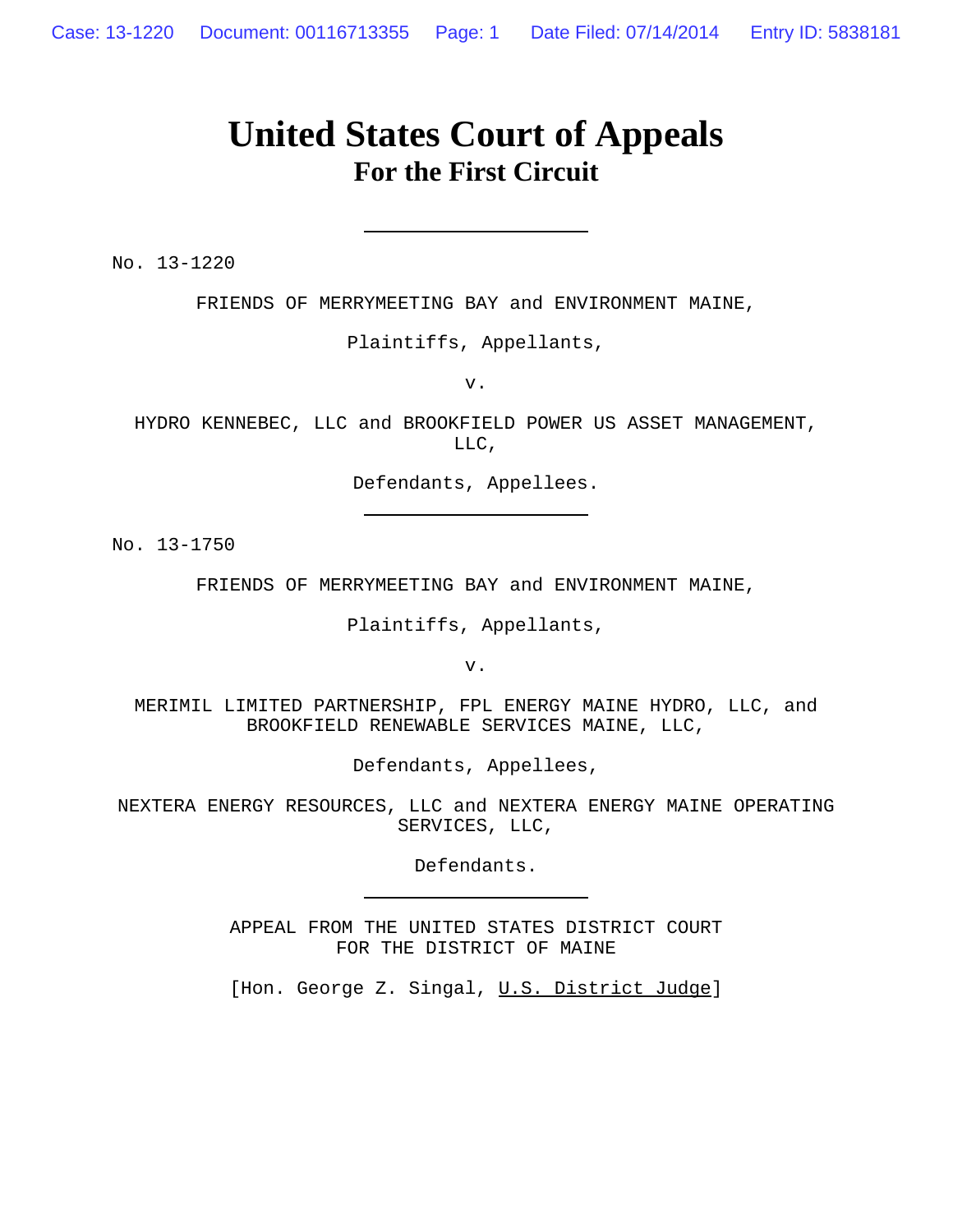Before

Thompson, Stahl, and Kayatta, Circuit Judges.

Charles C. Caldart, with whom Joshua R. Kratka, Bruce M. Merrill, David A. Nicholas, and National Environmental Law Center were on brief, for Appellants.

Mark Stancil, with whom Donald A. Carr, Aileen Meyer, and Pillsbury Winthrop Shaw Pittman LLP were on brief, for Appellees.

July 14, 2014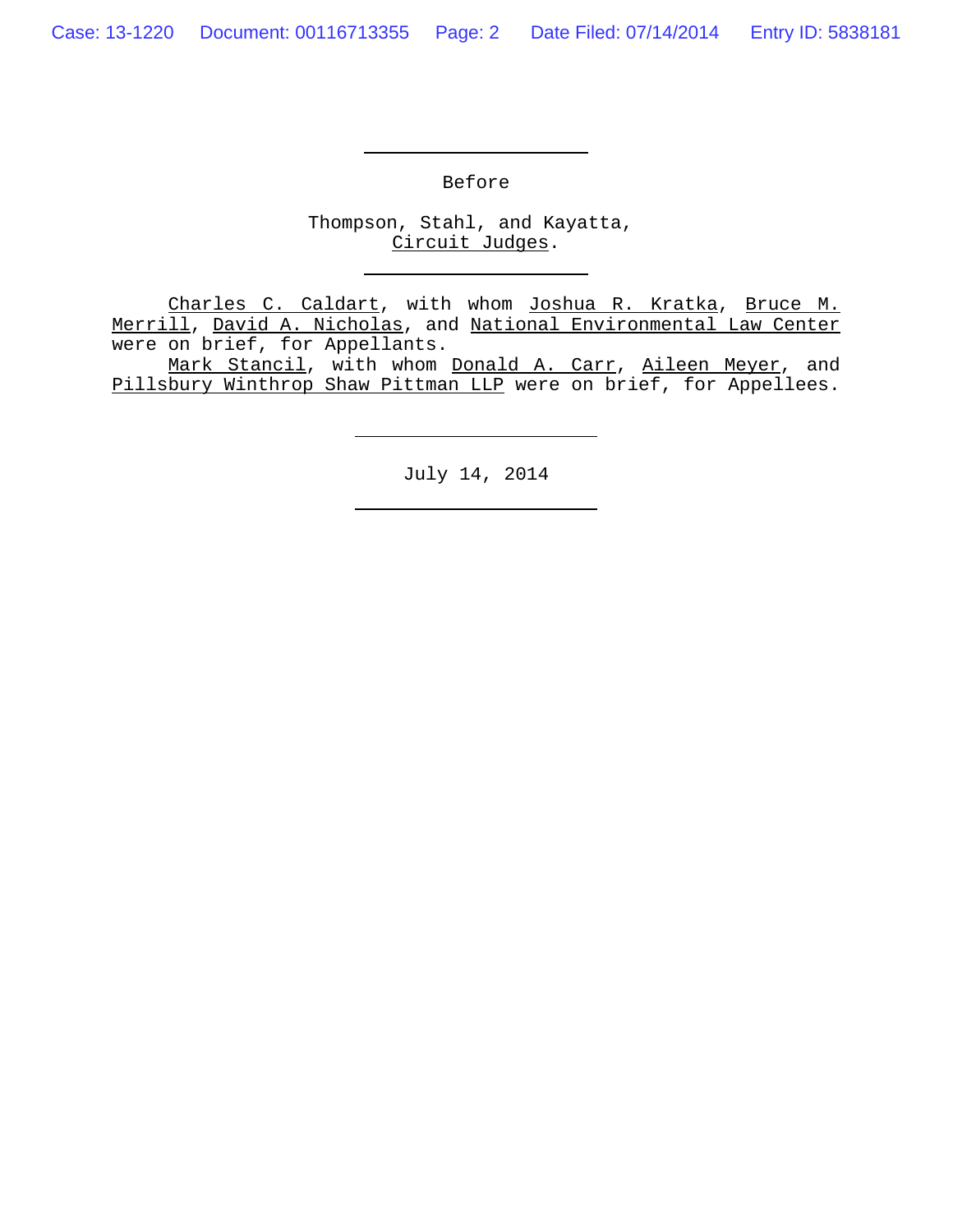**STAHL, Circuit Judge**. Two conservation groups, Friends of Merrymeeting Bay and Environment Maine (collectively, "Plaintiffs"), brought two citizen enforcement suits containing claims under the Endangered Species Act ("ESA"), 16 U.S.C. §§ 1531–1544, and the Clean Water Act ("CWA"), 33 U.S.C. §§ 1251–1387, against Hydro Kennebec, LLC, Brookfield Power US Asset Management, LLC, Merimil Limited Partnership, FPL Energy Maine Hydro, LLC, and Brookfield Renewable Services Maine, LLC. (collectively "Defendants"),<sup>1</sup> who operate four hydroelectric dams ("Dams") on the Kennebec River. The district court entered summary judgment in favor of Defendants as to the CWA claims in both cases below, and Plaintiffs appeal those rulings.<sup>2</sup> For the following reasons, we vacate and remand.

<sup>&</sup>lt;sup>1</sup> The two lawsuits below (case numbers 11-cv-35 and 11-cv-38) have been consolidated on appeal. Case number 11-cv-38 included additional defendants NextEra Energy Resources, LLC and NextEra Energy Maine Operating Services, LLC, but they are not parties to the appeal.

 $^2$  In both district court cases, the ESA claim was Count I and the CWA claim was Count II. In case number 11-cv-35, the district court granted Defendants' motion to dismiss Count I. Friends of Merrymeeting Bay v. Brookfield Power US Asset Mgmt., No. 11-cv-35- GZS, 2013 WL 145506, at \*2–4 (D. Me. Jan. 14, 2013). In case number 11-cv-38, the district court denied Defendants' motion for summary judgment as to Count I. Friends of Merrymeeting Bay v. NextEra Energy Res., LLC, No. 11-cv-38-GZS, 2013 WL 145733, at \*2–4 (D. Me. Jan. 14, 2013). In the present appeal, Plaintiffs only challenge the district court's rulings as to Count II, the CWA claim.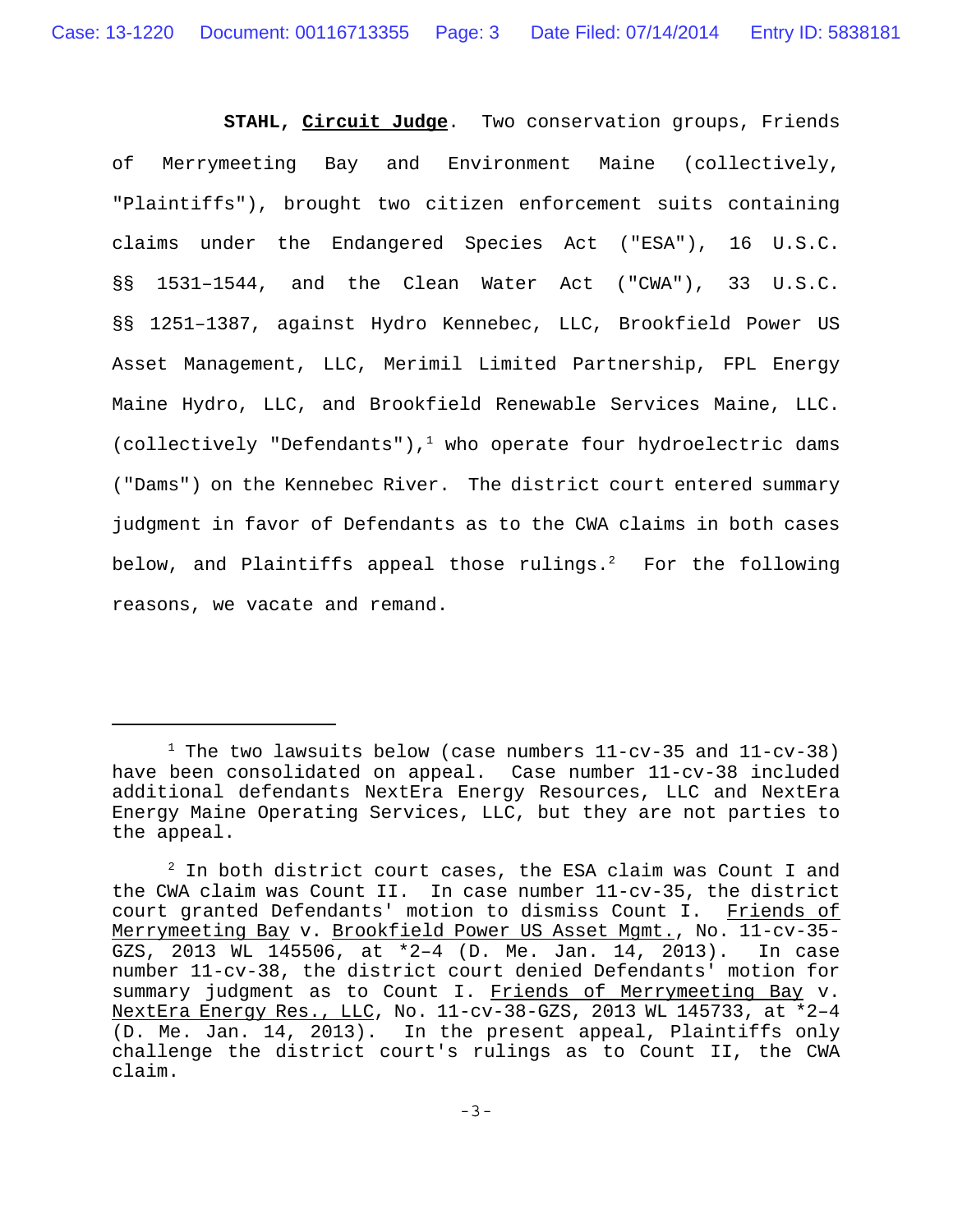## **I. Background**

The facts of this case are set forth in detail in the district court's opinions. Friends of Merrymeeting Bay v. Brookfield Power US Asset Mgmt., No. 11-cv-35-GZS, 2013 WL 145506, at \*2-4 (D. Me. Jan. 14, 2013);<sup>3</sup> Friends of Merrymeeting Bay v. NextEra Energy Res., LLC, No. 11-cv-38-GZS, 2013 WL 145733, at \*2–4 (D. Me. Jan. 14, 2013). We briefly reiterate them here only as necessary to provide context for the issues on appeal.

The crux of the matter is that certain endangered species of fish, including Atlantic salmon, pass through Defendants' Dams when they migrate down the Kennebec River to the sea. Each Dam operates under the terms of water-quality certifications issued by the state of Maine pursuant to Section 401 of the CWA, 33 U.S.C. § 1341. All of the Dam's certifications incorporate the provisions of the Kennebec Hydro Developers Group Settlement Agreement ("Settlement Agreement"), which Defendants (among other operators of hydroelectric projects) entered into in 1998 with various federal and state agencies ("Agencies").

The Settlement Agreement allows for two basic methods of downstream fish passage, either through the turbines of the Dams or

<sup>3</sup> In case number 11-cv-35, the district court issued two orders on the same day. The first order, cited above, recounts the facts of the case and rules on Defendants' motion to dismiss. The second order granted summary judgment for Defendants as to Count II. Friends of Merrymeeting Bay v. Brookfield Power US Asset Mgmt., No. 11-cv-35-GZS, 2013 WL 145580, at \*4 (D. Me. Jan. 14, 2013). It is the second order from which Plaintiffs appeal.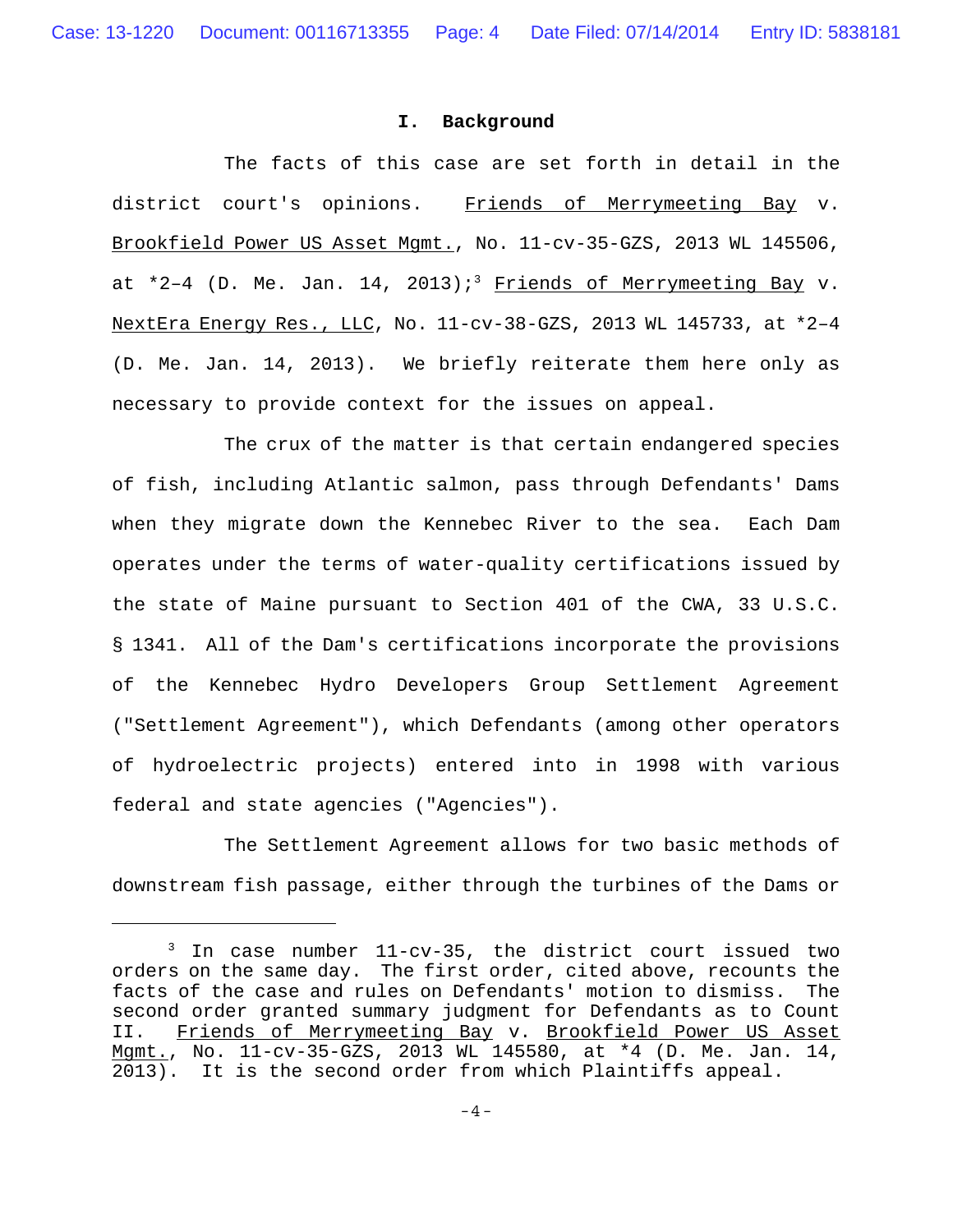around the turbines by various bypass methods. It further provides that:

to the extent that licensee desires to achieve interim downstream passage of out-migrating adult Atlantic salmon and/or adult shad by means of passage through turbine(s), licensee must first demonstrate, through site-specific qualitative studies designed and conducted in consultation with the resource agencies, that passage through turbine(s) will not result in significant injury and/or mortality (immediate or delayed).

After entering into the Settlement Agreement, Defendants, in consultation with the Agencies, constructed diversionary facilities to take the fish around the turbines at all four of the Dams.

Plaintiffs filed a two-count complaint in each case on January 31, 2011, alleging that endangered fish continue to pass through the Dams' turbines despite the construction of the diversionary facilities, resulting in injury and death to some of the fish. Plaintiffs claimed in Count I that the fish casualties amounted to an illegal "taking" of an endangered species in violation of the ESA. In Count II, Plaintiffs argued that Defendants are in violation of their water-quality certifications, and thus the CWA, because they have not conducted the "sitespecific quantitative studies" ("Studies") that are required if Defendants desire passage of the fish through the turbines. According to Plaintiffs, evidence in the record shows that Defendants' diversionary facilities are ineffective, and that Defendants know they are ineffective, which raises a question of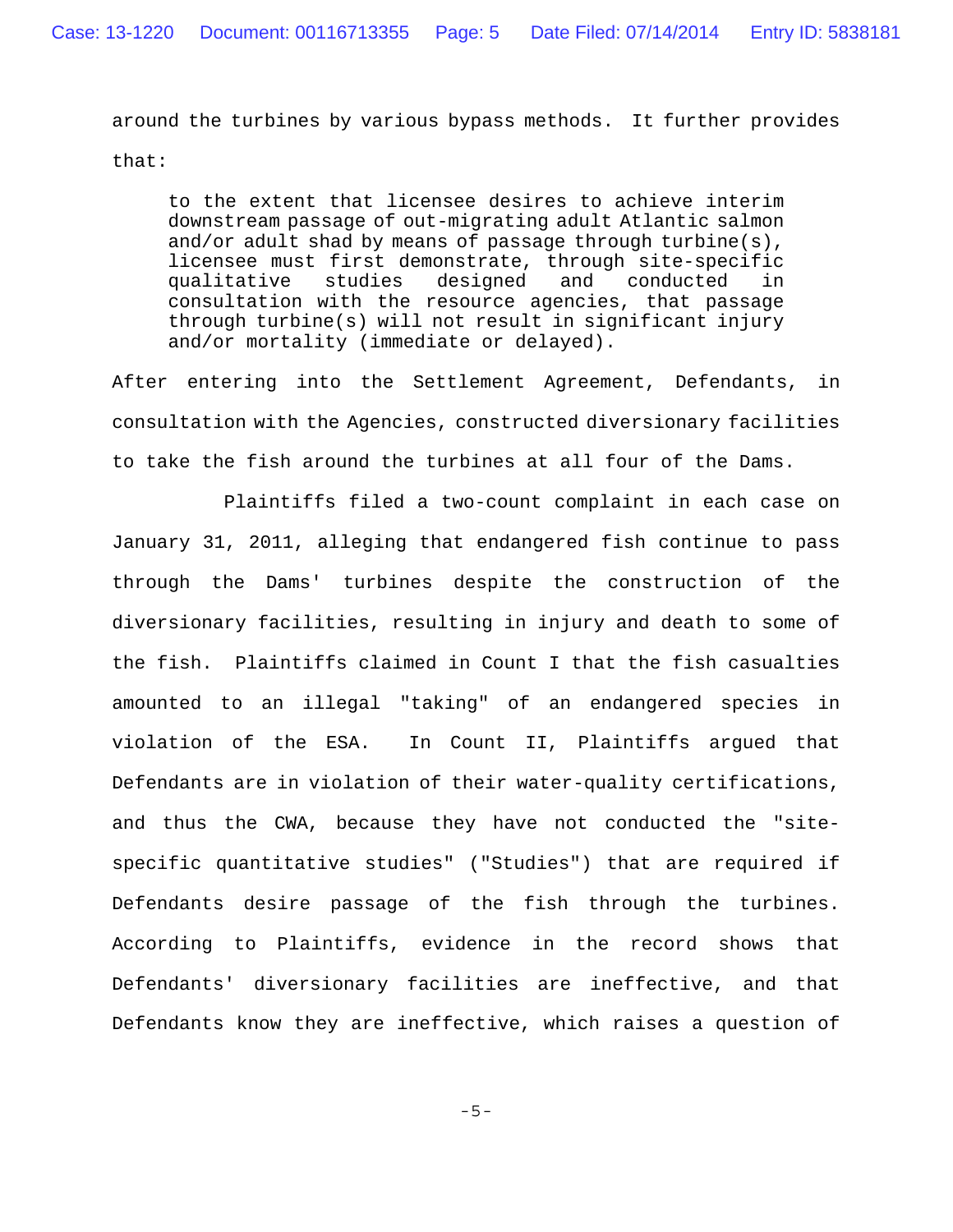fact about whether Defendants desire at least some of the fish to pass through the turbines.

The district court entered summary judgment in favor of Defendants on Count II in both cases. We find that the district court erred by entering judgment in favor of Defendants without properly considering the record as a whole in the light most favorable to Plaintiffs. We therefore vacate and remand for further proceedings consistent with this opinion.

## **II. Analysis**

We review the district court's summary judgment decision de novo. Cracchiolo v. E. Fisheries, Inc., 740 F.3d 64, 69 (1st Cir. 2014). The dispositive issue with respect to the CWA claim is a question that is straightforward to pose but not particularly easy to answer: do the Defendants "desire to achieve" passage of the endangered fish through the turbines? If so, Defendants must conduct the Studies in order to remain compliant with the terms of the Settlement Agreement.

The district court decided as a preliminary matter that the relevant language in the Settlement Agreement is unambiguous. Friends of Merrymeeting Bay, 2013 WL 145733, at \*14.4 It interpreted the word "desire" according to its commonly understood meaning — "to want" – equivalent to a party's subjective intent.

<sup>&</sup>lt;sup>4</sup> Although there are two district court opinions below, the analysis of the CWA claim in each is identical.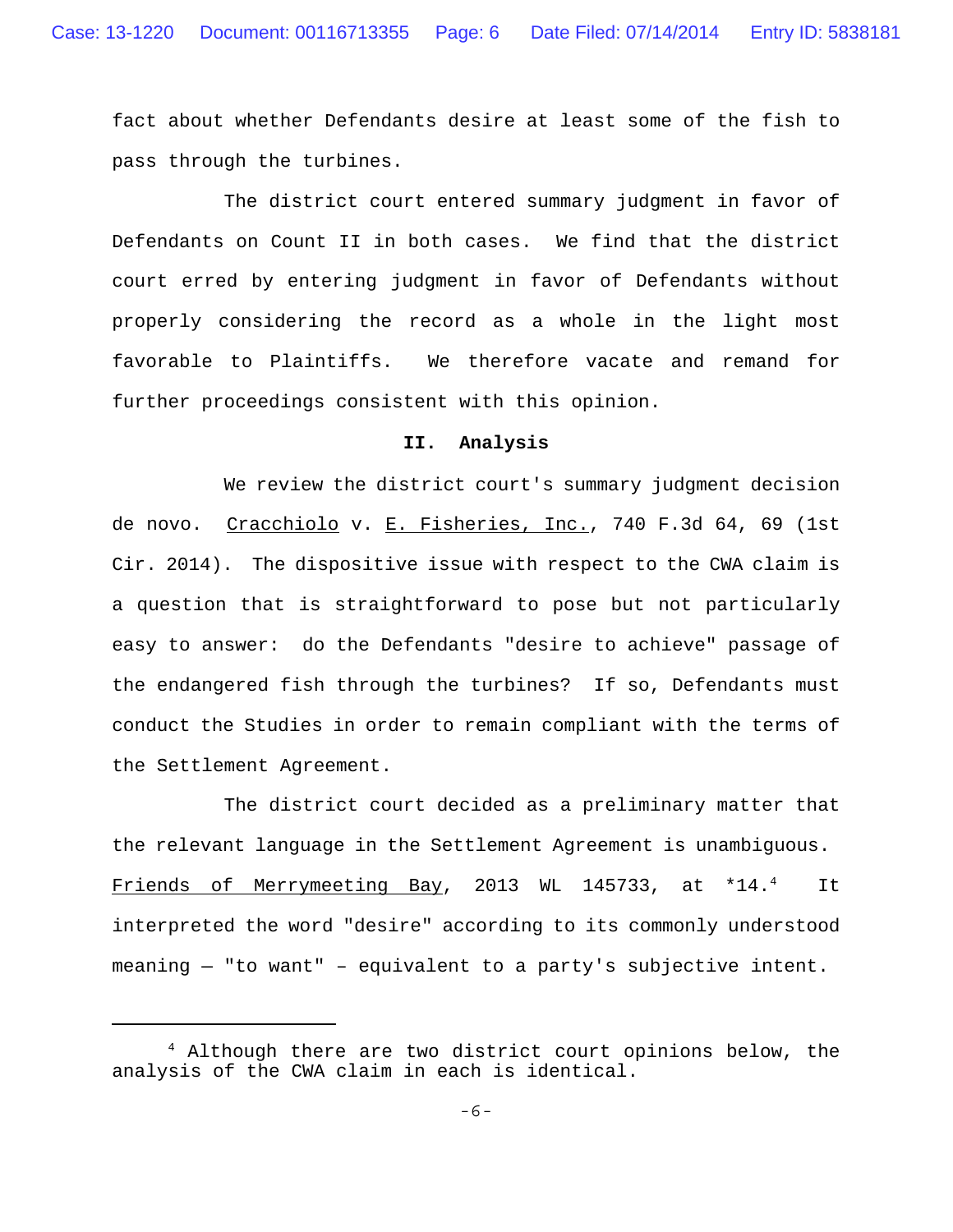Id. The district court then categorically rejected Plaintiffs' evidence related to: (1) whether fish were in fact passing through the turbines; (2) and whether Defendants knew fish were passing through the turbines. On the grounds that "[k]nowledge does not equate to desire," the district court held that Plaintiffs' evidence related to those two topics was "not germane to the [c]ourt's inquiry." Id. Reviewing the portion of the record that remained, the district court concluded that the "evidence . . . on summary judgment reveals that Defendants do not desire to pass [endangered fish] through the turbines." Id.

We agree that the language of the Settlement Agreement is not ambiguous, and that the common meaning of the word "desire," corresponding to a party's subjective intent, should apply. Questions of intent in the context of contract interpretation often arise when the language of a contract is ambiguous and we must determine the parties' intended meaning. That is not the question here. Instead, the unambiguous contractual language in this case presents a factual question regarding the subjective intent underlying Defendants' conduct pursuant to the contract.

This type of question does not appear to arise frequently in contract disputes. Questions of the intent underlying a party's conduct are more common in other contexts, such as employment discrimination suits. We have not found another case specifically analogous to this one, where a party's subjective desire for a

-7-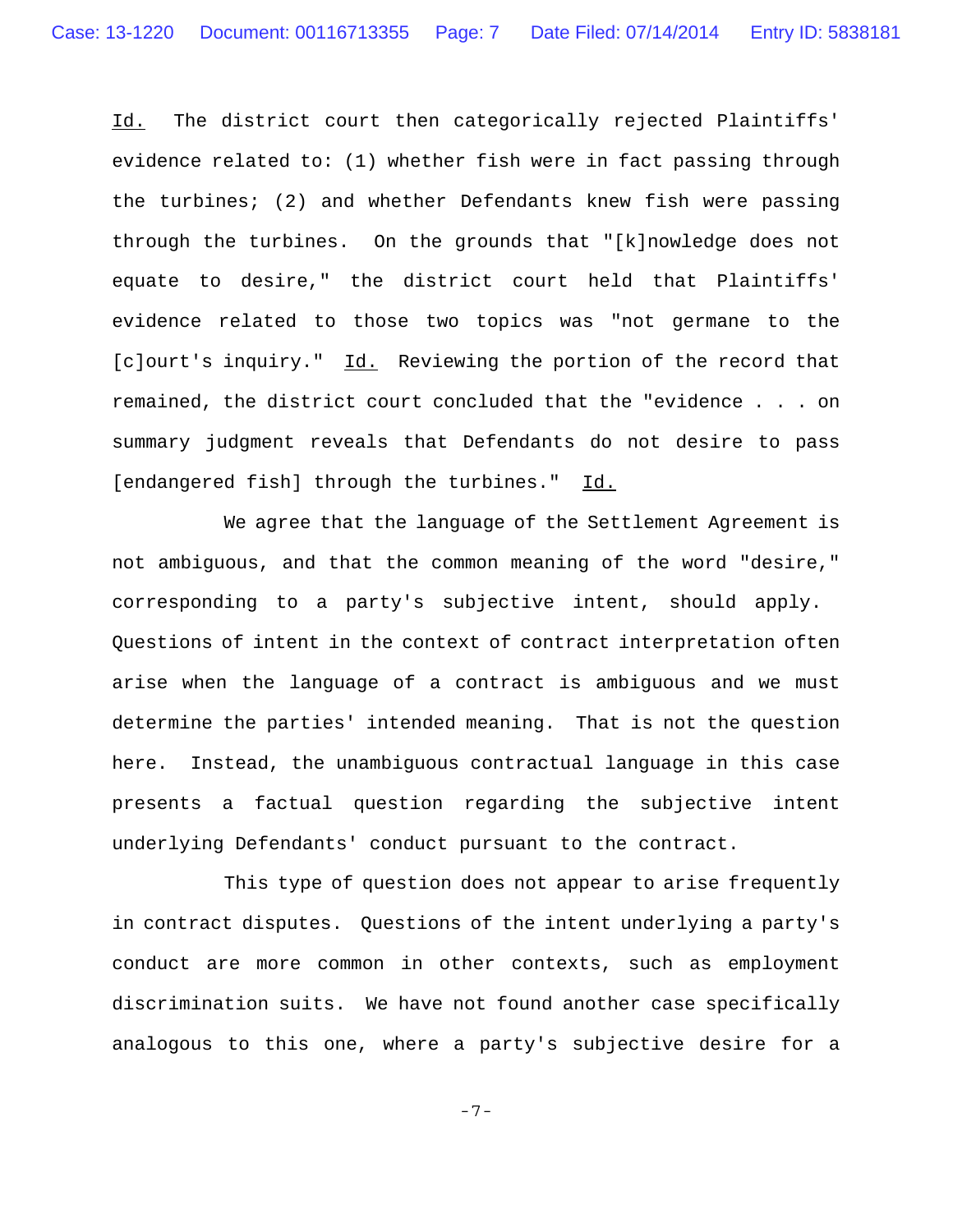particular outcome triggers the application of a contractual provision.

Nevertheless, certain principles apply when a district court resolves questions about a party's underlying intent at the summary judgment stage, regardless of the specific doctrinal context. We have held that courts should "use special caution in granting summary judgment as to intent. Intent is often proved by inference, after all, and on a motion for summary judgment, all reasonable inferences must be drawn in favor of the nonmoving party." Daniels v. Agin, 736 F.3d 70, 83 (1st Cir. 2013). But even when "elusive concepts such as motive or intent are at issue, summary judgment is appropriate if the nonmoving party rests merely upon conclusory allegations, improbable inferences, and unsupported speculation." Vives v. Fajardo, 472 F.3d 19, 21 (1st Cir. 2007) (internal quotation mark omitted).

In determining whether Plaintiffs introduced sufficient evidence to survive summary judgment, the district court "examines the entire record in the light most flattering to the nonmovant and indulg[es] all reasonable inferences in that party's favor." Cadle Co. v. Hayes, 116 F.3d 957, 959 (1st Cir. 1997) (internal quotation marks omitted). This review of the record is limited, however, to evidence that "would be admissible or usable at trial." Asociacion de Periodistas de Puerto Rico v. Mueller, 680 F.3d 70, 78 (1st Cir. 2012) (internal quotation marks omitted). When the district court

-8-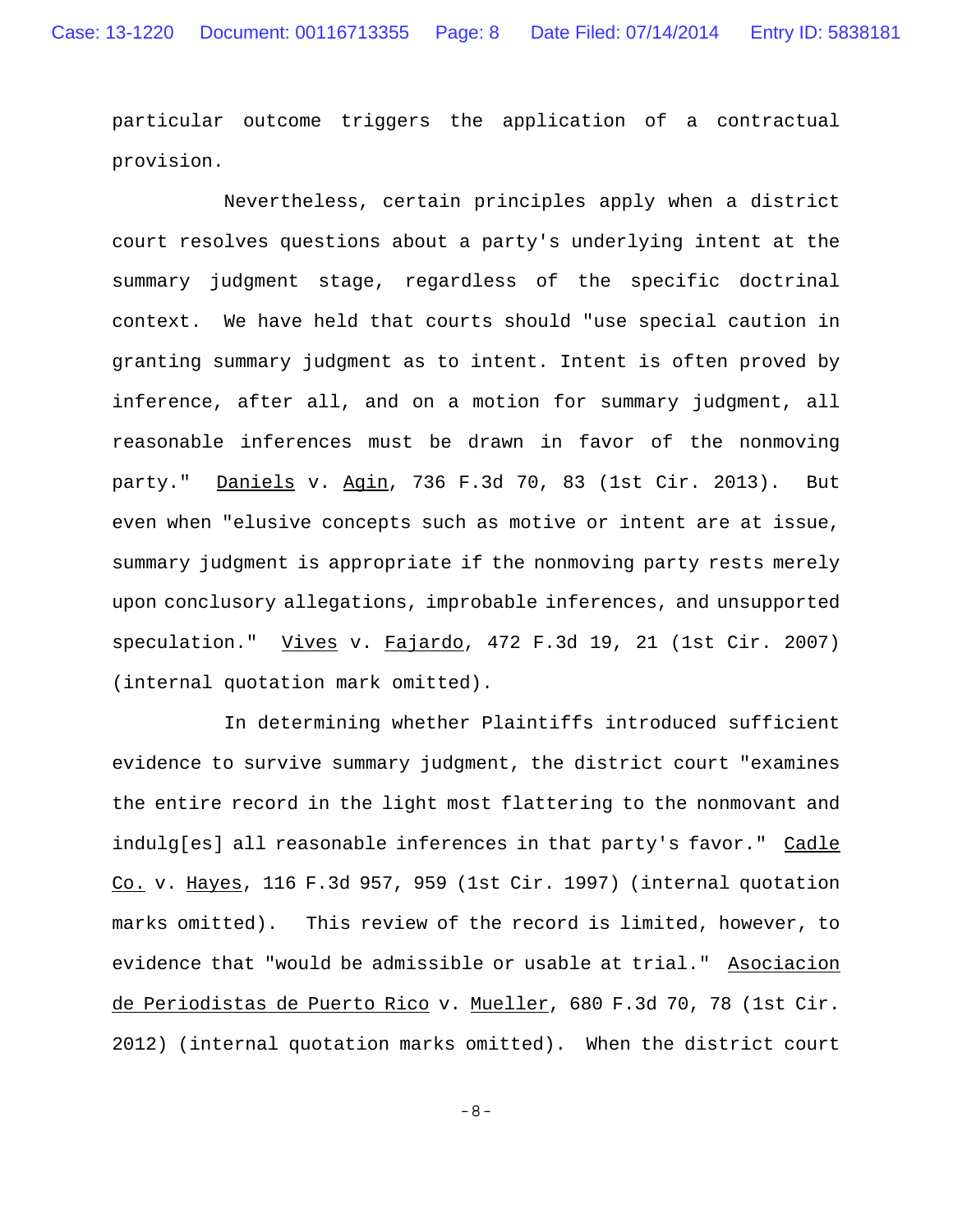held that Plaintiffs' evidence regarding Defendants' knowledge and the bypass measures' effectiveness was "not germane to [its] inquiry," it decided in effect that the proffered evidence was irrelevant and therefore outside of the scope of admissible evidence available for review on summary judgment. That is the point at which the district court erred.

While the district court was correct that it should not substitute "knowledge" for "desire" in the Settlement Agreement, it does not follow that evidence of Defendants' knowledge and the effectiveness of the diversion systems is necessarily irrelevant. As a general matter, if we want to figure out what parties desire to achieve in a given situation, it makes sense to look at what they know about the situation, what steps they are taking, what results they are actually achieving, and how they respond to those results. As Plaintiffs point out, we considered this type of evidence to help determine a party's subjective intent in United States v. General Electric Co., albeit in a different doctrinal context. 670 F.3d 377, 387–88 (1st Cir. 2012) (evaluating the defendant's knowledge and conduct to decide whether the defendant had the requisite intent to find "arranger liability" under a different environmental statute).

Defendants maintain, however, that facts related to their knowledge and the effectiveness of the bypass systems are irrelevant in the context of this particular Settlement Agreement.

-9-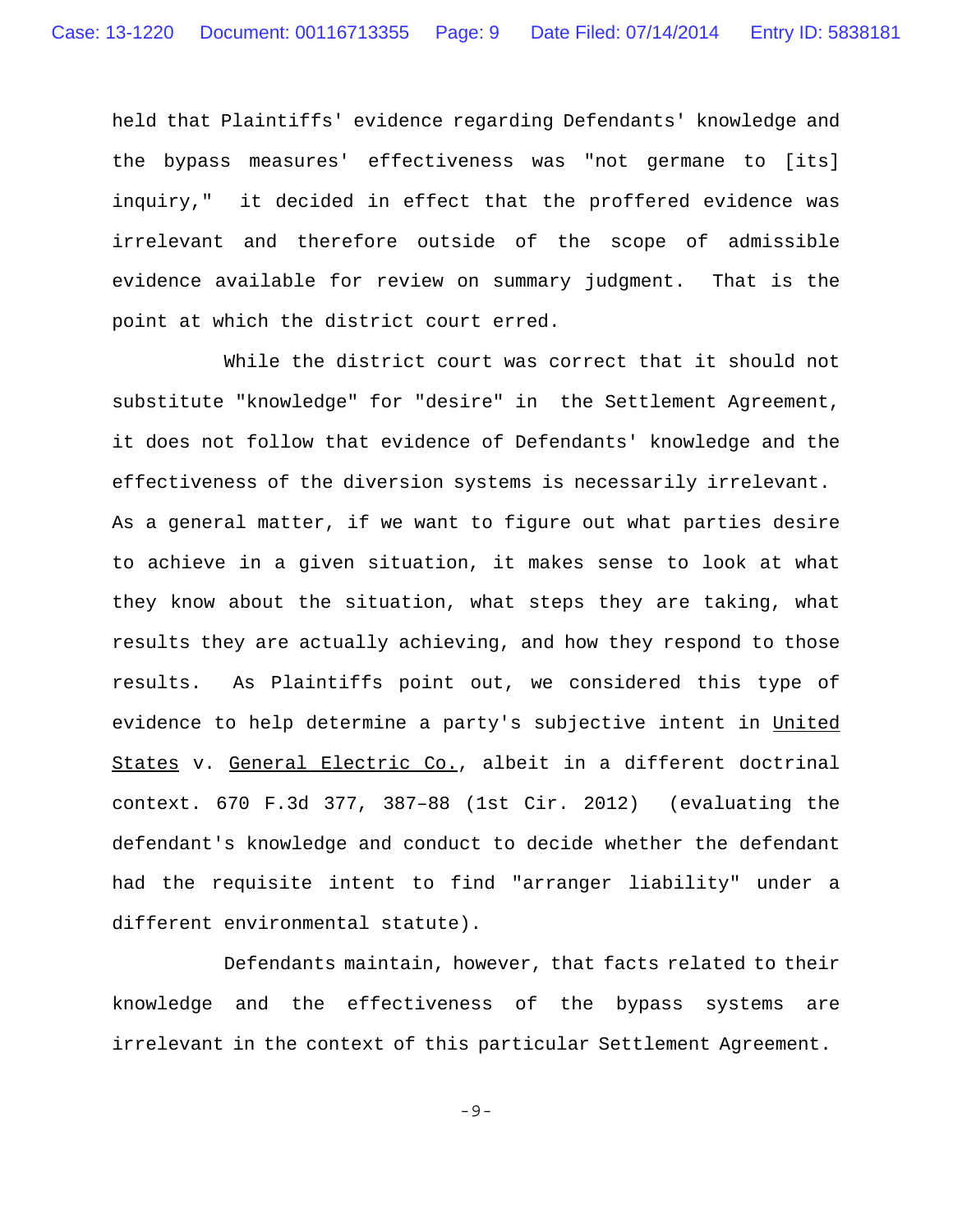According to Defendants, the Settlement Agreement contemplates two methods of downstream passage, bypass or through the turbines, and the fact that Defendants installed diversionary structures is sufficient on its own to preclude a finding that they desired passage through the turbines: "Because the plain terms of the Agreement establish two basic methodologies (bypass or turbine passage) – and because subjective intent is the critical element – a signatory that has chosen to install diversionary structures does not 'desire to achieve' interim turbine passage."

Thus, according to Defendants, we should assess their "desire" from the vantage point of a fork in the road — at a certain point in time, they could choose to go either down the path of turbine passage or down the path of the bypass method. Once they chose the bypass method by installing interim diversionary facilities, no matter how ineffective they may turn out to be, there is no longer any possibility that they might desire turbine passage — that was the road not taken. A hypothetical dam owner operating under the Settlement Agreement could install interim diversionary facilities that it suspected would be ninety-nine percent ineffective, and ninety-nine percent of the endangered fish may continue to pass through the turbines with the full knowledge of the dam owner. In Defendants' view these circumstance could not lead a jury to infer that the owner desired passage through the turbines because of the owner's decision to install diversionary

-10-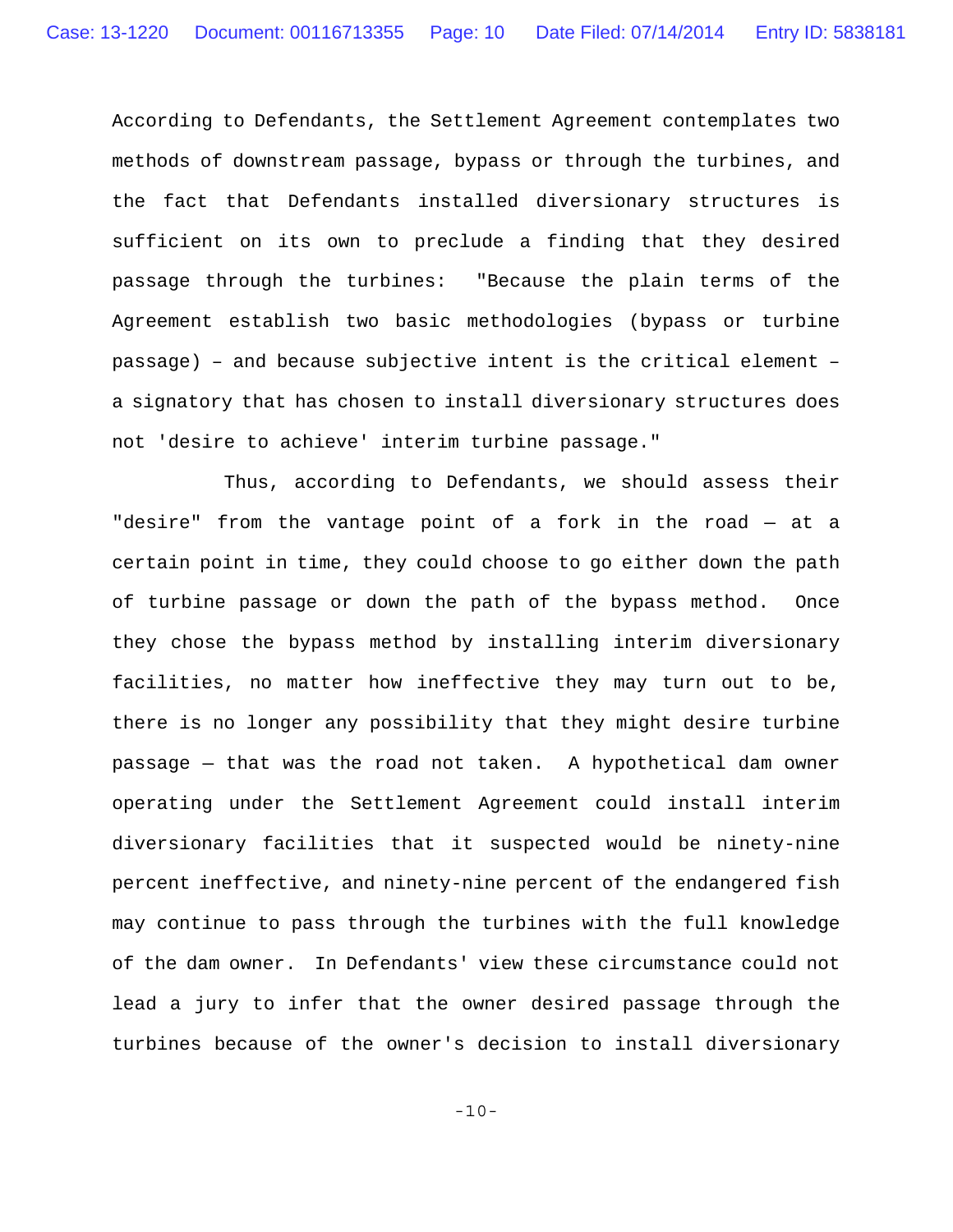facilities in the first place. We do not think that such a result is consistent with the language of the Settlement Agreement as a whole.

The Settlement Agreement does more than offer Defendants a binary choice between two methods of downstream passage; it also imposes obligations to study the effectiveness over time of whatever interim downstream passage facilities it may choose to implement and to make good faith efforts to reach certain efficiency goals. Thus, it seeks to fulfill its stated purpose of restoring endangered fish populations through an ongoing series of assessments and, if necessary, modifications to the Dams' facilities and operations. It also specifically contemplates the possibility that Defendants might desire downstream passage through the turbines in the event that interim bypass facilities prove ineffective.

Reading the Settlement Agreement as a whole, it makes more sense to assess Defendants' desire in the context of the continuous efforts required by the Settlement Agreement, rather than in reference to a single decision Defendants make at one particular point in time. This broader context belies the notion that the installation of diversionary facilities is alone sufficient to determine Defendants' desire regarding downstream passage and opens the door to evidence regarding the extent to

-11-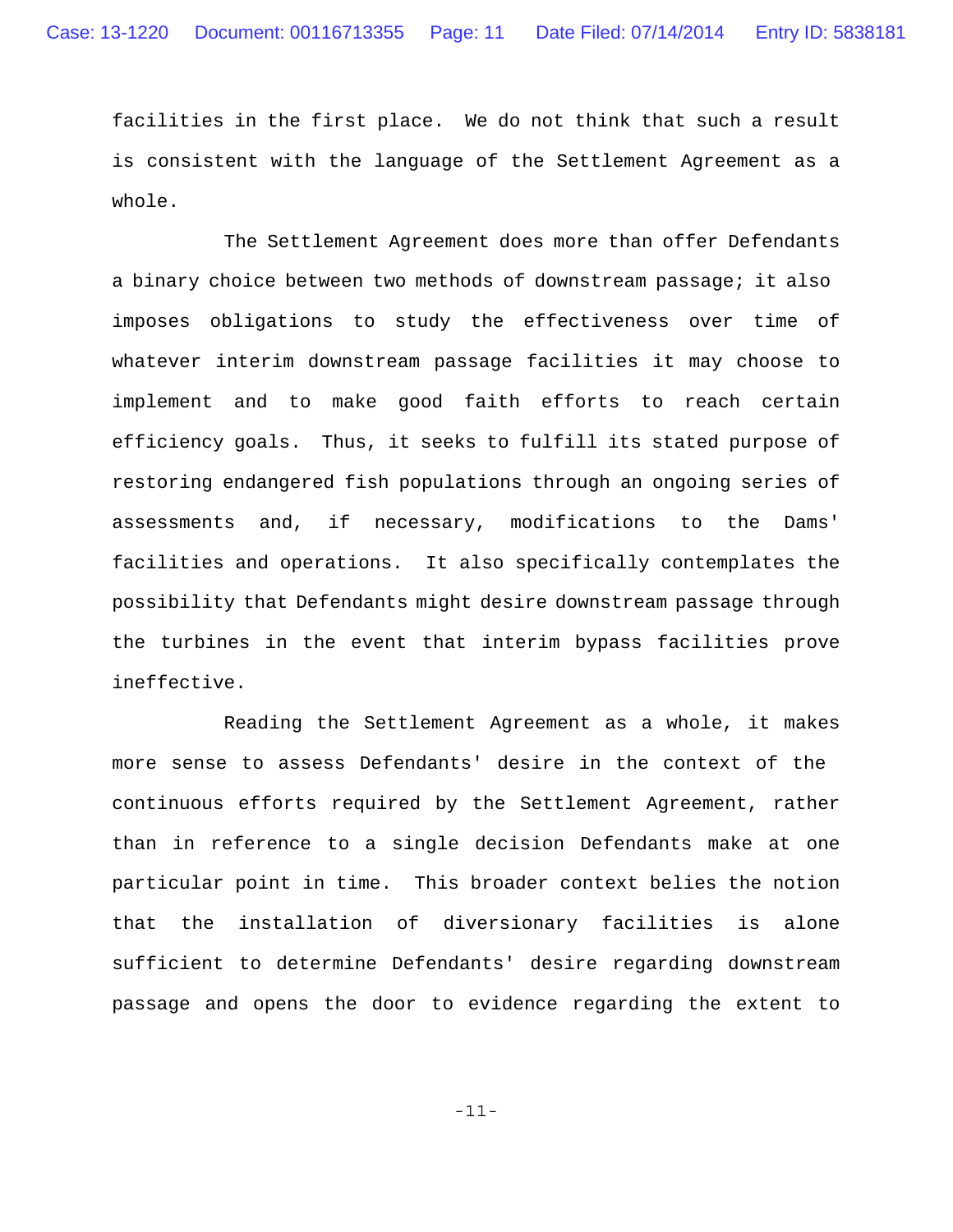which the facilities actually work and what Defendants know about it.

Defendants point out, however, that nothing in the Settlement Agreement requires that interim diversion facilities be completely effective. In other words, there is no basis for holding Defendants to a strict liability standard by which any failure to prevent passage through the turbines, however trivial, triggers the obligation to conduct the Studies. Defendants argue that the consideration of evidence regarding the effectiveness of bypass methods would effectively impose a strict liability standard.

Defendants are correct that the Settlement Agreement does not require complete effectiveness. To be clear, the Agreement does not require Defendants to achieve any particular objectively measurable level of effectiveness, and neither should the court. But that does not mean effectiveness is irrelevant. Rather, it is one of the pieces of information forming the background against which the court or the fact finder can determine what Defendants desire. We do not expect the district court to look at evidence of effectiveness in isolation and draw conclusions therefrom. Its significance lies in relation to all of the other relevant background information. For example, to return to our hypothetical dam owner, assuming the record showed that the diversionary facilities were less than fully effective, the district court could

-12-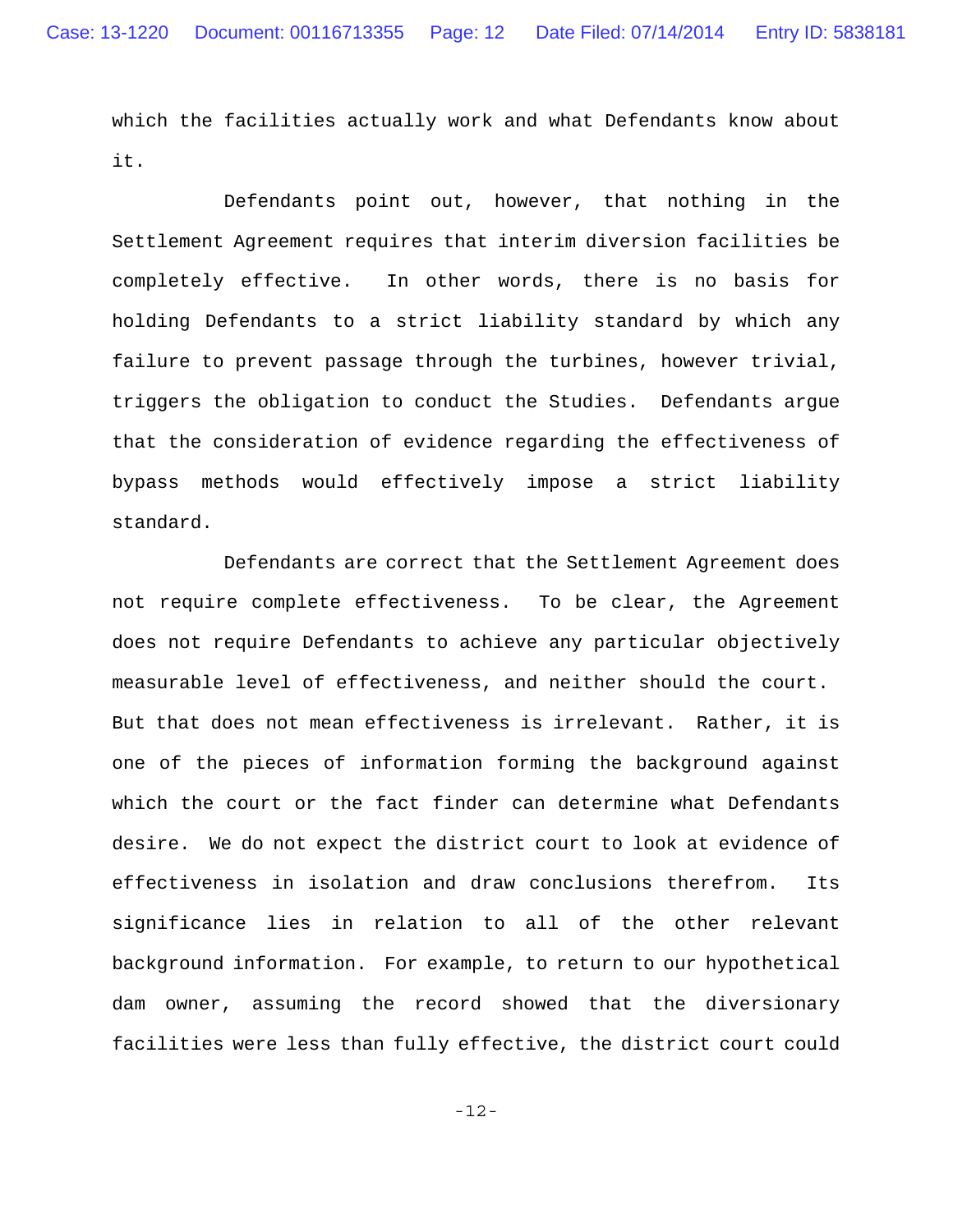still grant summary judgment in concluding that the dam owner did not desire passage through the turbines based on other information, such as good faith efforts to ameliorate problems with the bypass method. The important point is that it would reach that conclusion based on all of the relevant evidence. Following this approach, the consideration of evidence related to the effectiveness of the bypass methods does not impose strict liability.

Defendants also make much of the fact that the Agencies that are signatories to the Settlement Agreement have never sought to enforce those provisions requiring Defendants to conduct the Studies. According to Defendants, the absence of enforcement by the Agencies demonstrates conclusively that Defendants do not desire passage of the fish through the turbines, because "[t]he parties to an agreement know best what they meant." Reed & Reed, Inc. v. Weeks Marine, Inc., 431 F.3d 384, 388 (1st Cir. 2005) (internal quotation marks omitted).

It is true, as Defendants argue, that the conduct of the parties to an agreement often informs the court's interpretation of the agreement. Id. But this argument conflates two separate issues. We are not concerned with contract interpretation in this case. The district court and the parties all agree on the unambiguous meaning of the term "desire"; in the context of the Settlement Agreement it refers to Defendants' subjective intent.

-13-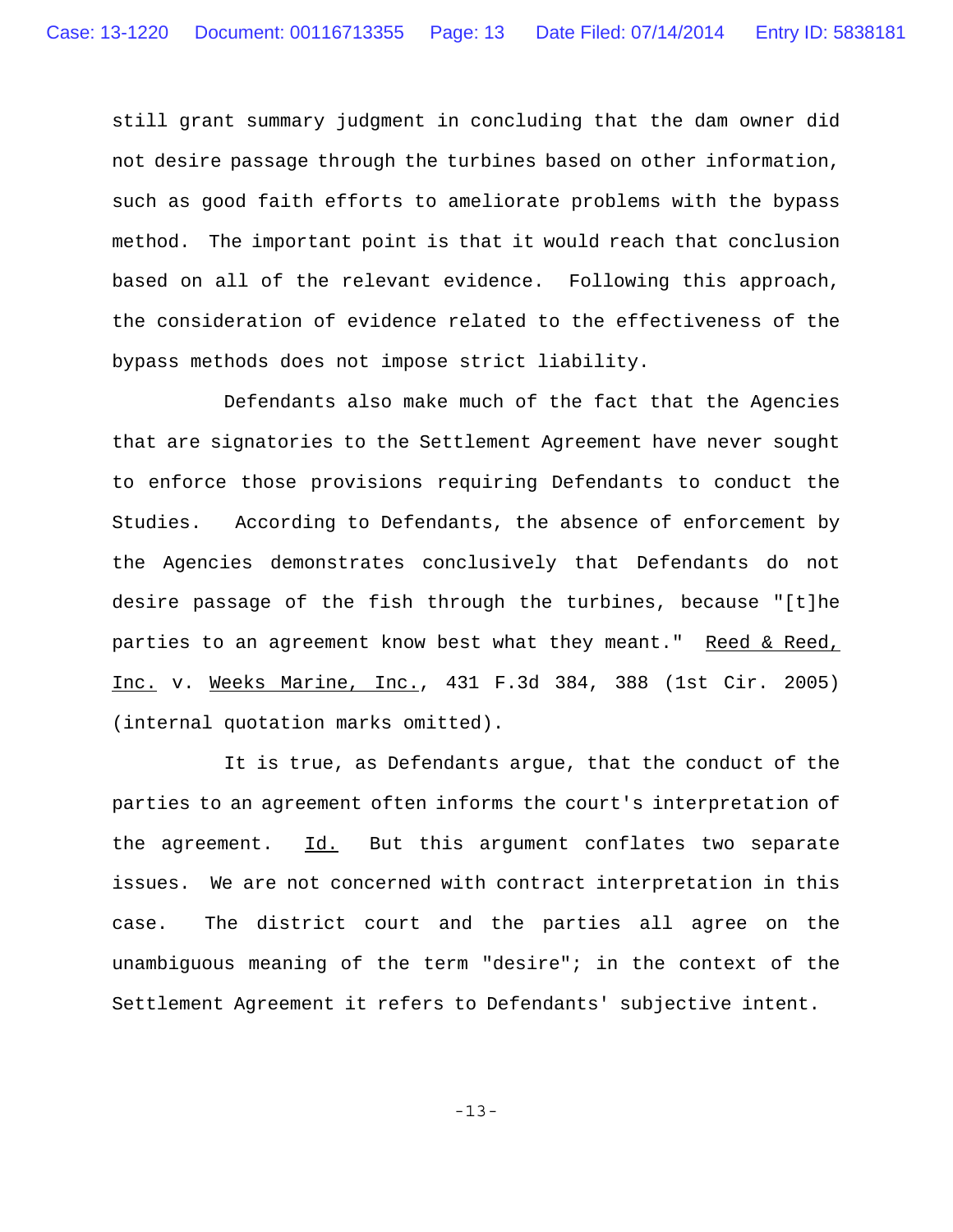Instead, we are faced with a factual question about what Defendants actually desired. Of course, the Agencies' conduct will be part of the overall context in which the court can evaluate that question. But the focus of that inquiry must be on the Defendants themselves. The conduct of the Agencies does not conclusively settle a factual question regarding Defendants' subjective intentions.

Moreover, the idea that a lack of agency enforcement necessarily implies compliance with the CWA places an undue restriction on the statutory provision for citizen suits. The language of that provision is broad; it allows citizens to bring suits "against any person . . . who is alleged to be in violation" of the CWA. 33 U.S.C. § 1365(a)(1). Citizens may sue an agency itself "where there is alleged a failure of the Administrator to perform any act or duty under this chapter which is not discretionary with the Administrator."  $\S$  1365(a)(2). On the other hand, the statute prohibits citizen suits "if the Administrator or State has commenced and is diligently prosecuting [an] action . . . to require compliance" with the CWA.  $\S$  1365(b)(1)(B).

On the record before us, there is no basis for a suit against the Agencies themselves for failure to perform nondiscretionary duties under section 1365(a)(2). Neither is there any active agency enforcement that would prohibit a citizen suit under

-14-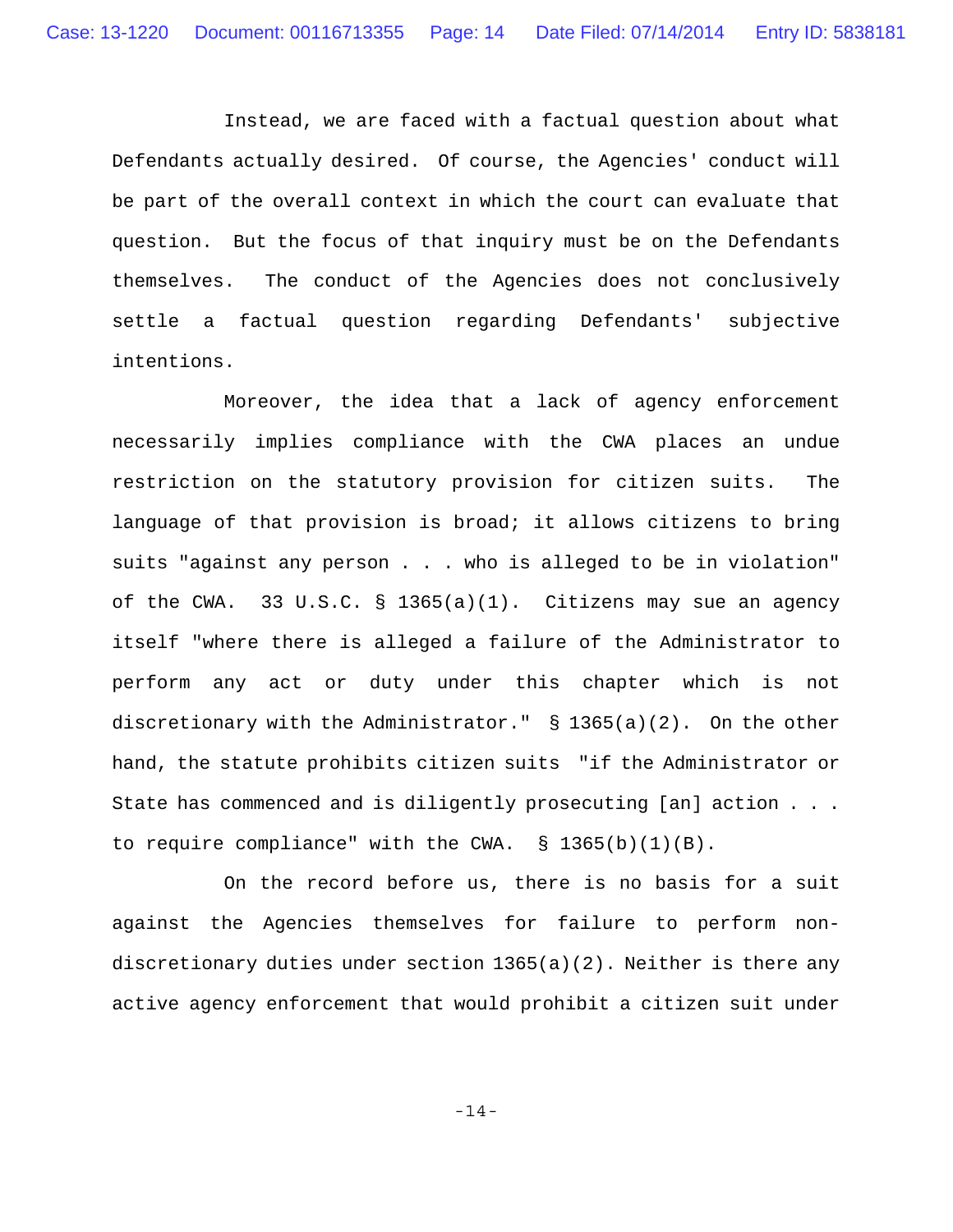section  $1365(b)(1)(B)$ . Rather, what we have here is a claim that there is a lack of discretionary enforcement.

The statute does not explicitly address this situation. But if courts dismiss citizen suits on the grounds that a lack of discretionary enforcement necessarily implies a defendant's compliance with the CWA, then citizen suits will only be able to go forward when there is a failure of mandatory agency action;  $i.e.,$ when the plaintiff can sue the agency itself. We do not read the provisions of section  $1365(a)(1)$ , however, as limited to only those situations where section  $1365(a)(2)$  applies. Section  $1365(a)(2)$ expands upon section  $1365(a)(1)$  by adding an additional basis for a citizen suit; it is not a restriction.

We think there is a better approach. A lack of discretionary enforcement may indicate either a defendant's compliance with the statute or a failure by the agency to rein in a non-compliant defendant. A court must look at the facts of the particular case; it cannot draw a conclusion solely from the fact of a lack of discretionary enforcement. Here, the Agencies' conduct should be considered as part of the whole record, but not dispositive in itself.

That point is where our fundamental disagreement with the dissent arises. According to the dissent, we are ignoring the fact that the Agreement provides a process by which the signatories address any problems with effectiveness, so we should not be

-15-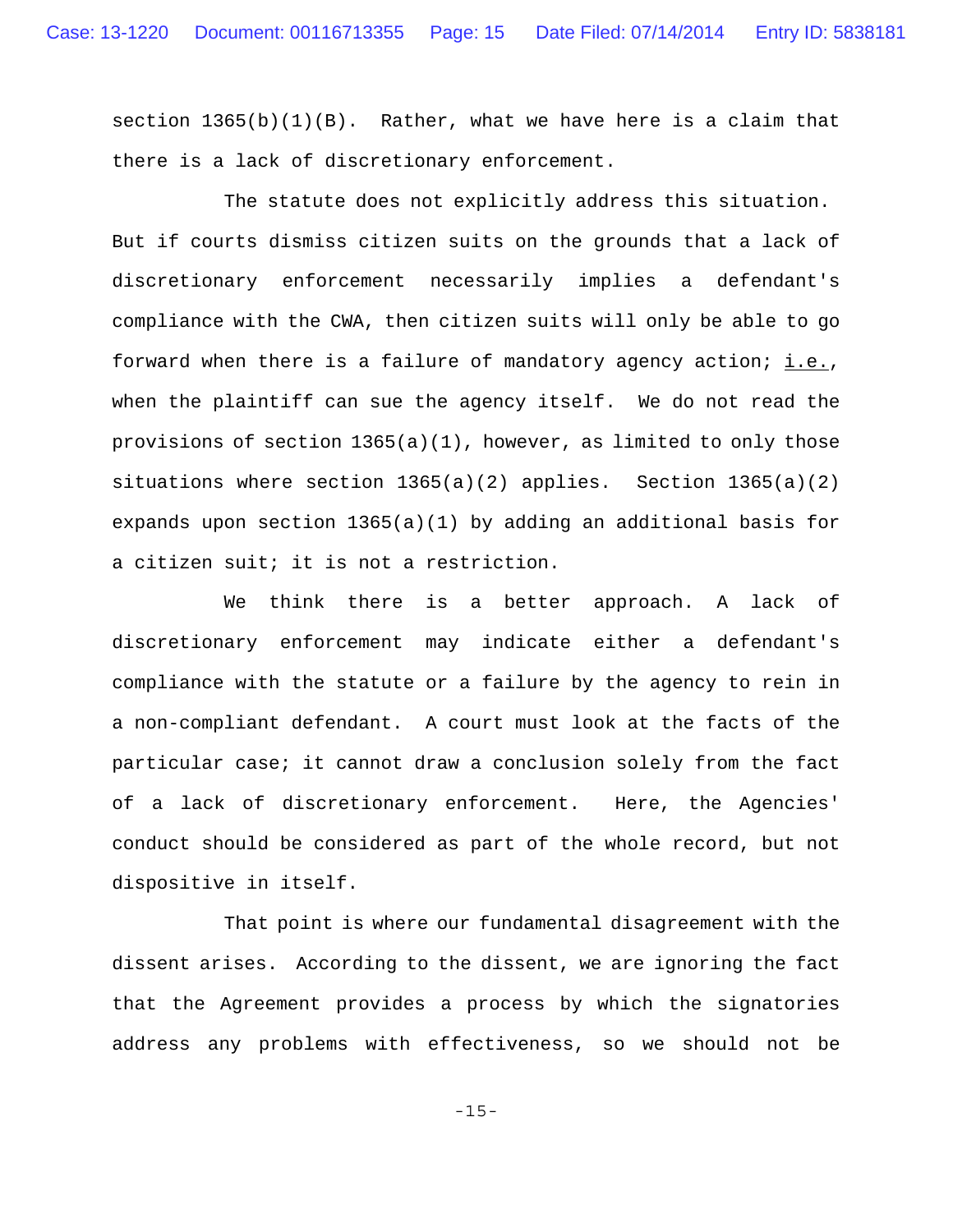involved. But in focusing narrowly on the role of the agencies within the Agreement, the dissent ignores the basic fact that the Agreement has been incorporated into the statutory framework of the CWA. And in the CWA, Congress specifically provided for citizen suits. Therefore, the courts necessarily have a role to play in assessing compliance with the statute alongside that of the agencies.

Accordingly, a court can make an independent determination, from the facts on the record as a whole, about whether Defendants desire passage through the turbines. When a court makes that determination, for the reasons we have explained, evidence regarding the Defendants' knowledge and the effectiveness of their measures will be relevant for the purposes of summary judgment. If we decide that the parties to the Agreement put enforcement solely in the hands of the agencies and refuse to look further, we abdicate our responsibility over the workings of the statute. The parties to the Agreement cannot negotiate away the role that Congress intended for the court to play under the statute when it provided for citizen suits.

We wish to be abundantly clear about the scope of this opinion. We are reversing the district court's order on the narrow procedural grounds that it failed to consider all relevant evidence in the light most favorable to Plaintiffs. We express no opinion on the substantive question of Defendants' compliance with the

-16-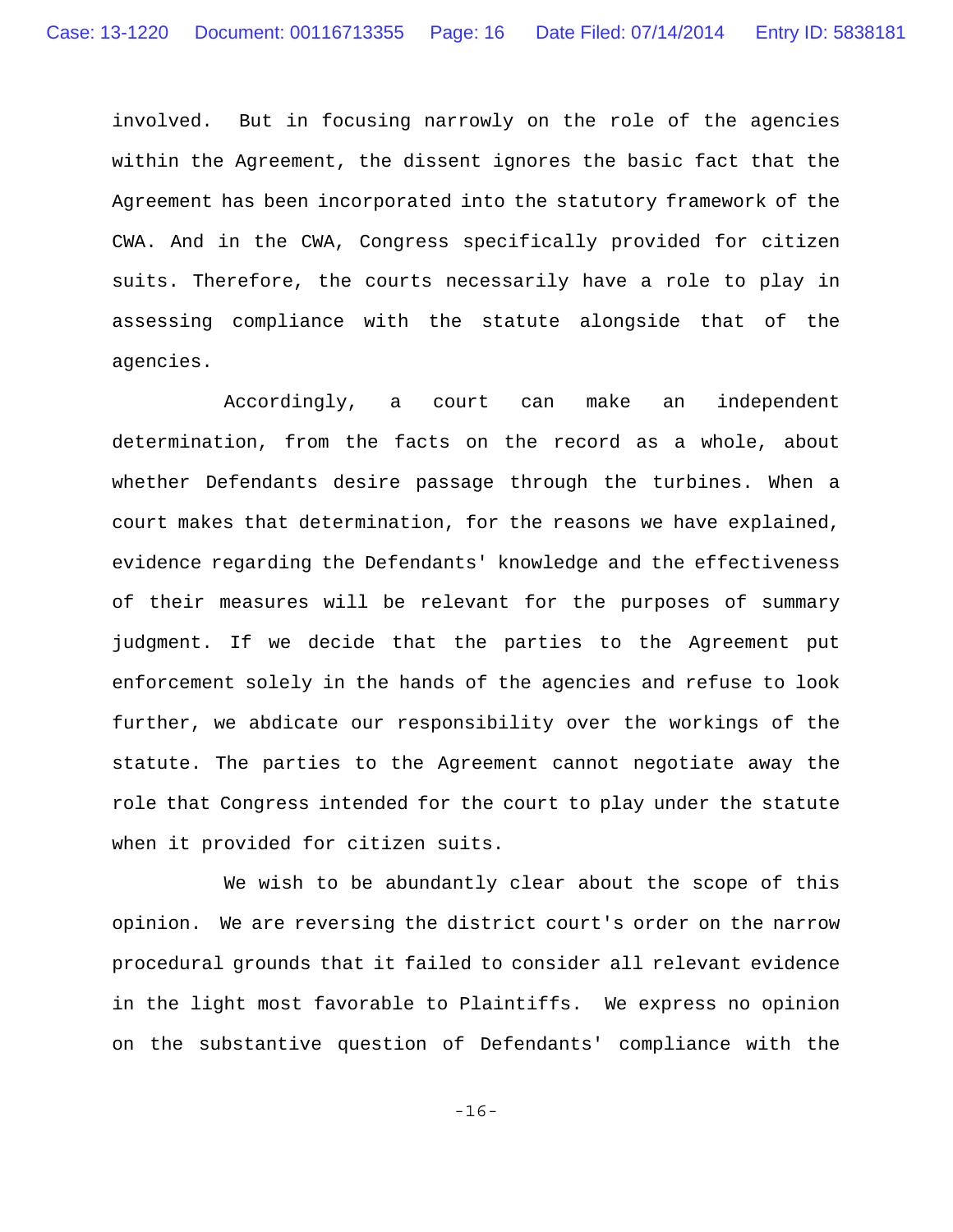Settlement Agreement, nor have we determined whether Plaintiffs have offered enough evidence to create an issue of material fact. That will be for the district court to answer on remand, when it considers the entire record in accordance with this opinion.

## **III. Conclusion**

For the foregoing reasons, we **VACATE** the district court's rulings and **REMAND** for further proceedings consistent with this opinion. Each side shall bear their own costs.

**- Dissenting Opinion Follows –**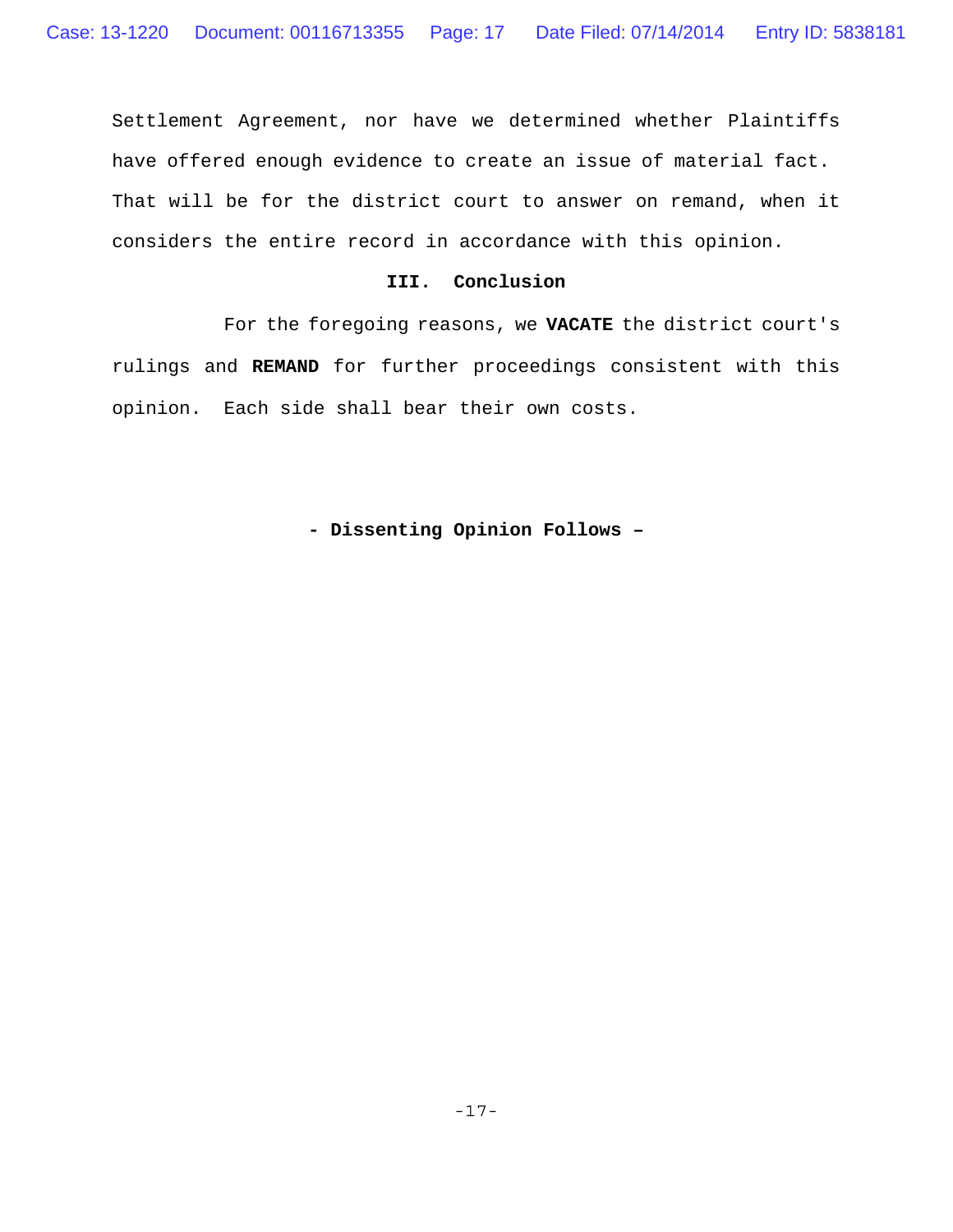**KAYATTA, Circuit Judge**, **Dissenting.** The plaintiffs argue that the district court should have considered evidence that the defendants' chosen methods of passing fish downstream are less than fully effective at keeping the fish out of the dam turbines. Normally, consideration of such an argument would lead us to ask: What significance does the Agreement assign to evidence that a fish passage methodology chosen by an owner is of questionable effectiveness? The majority, drawn in by the myopic focus of the plaintiffs, instead asks and answers a different, much more abstract, question: Whether a determination of what a person desires can be informed by evidence of the results of his behavior? The majority then assigns contractual significance to its answer to this question by assuming that the Agreement anticipates evidence of effectiveness serving as a device for continuously reevaluating what the owners desire. Because the Agreement clearly anticipates that evidence of effectiveness will be dealt with very differently, I respectfully dissent.

The Agreement obliged each dam owner to take interim steps to protect fish migrating downstream while permanent solutions were devised. Specifically, the owners agreed to "continue and where needed improve existing interim operational measures" to reduce entrainment (i.e., the drawing of fish into the turbines) and to "eliminate significant injury or mortality . . . to out-migrating species." Accordingly, each owner agreed to

-18-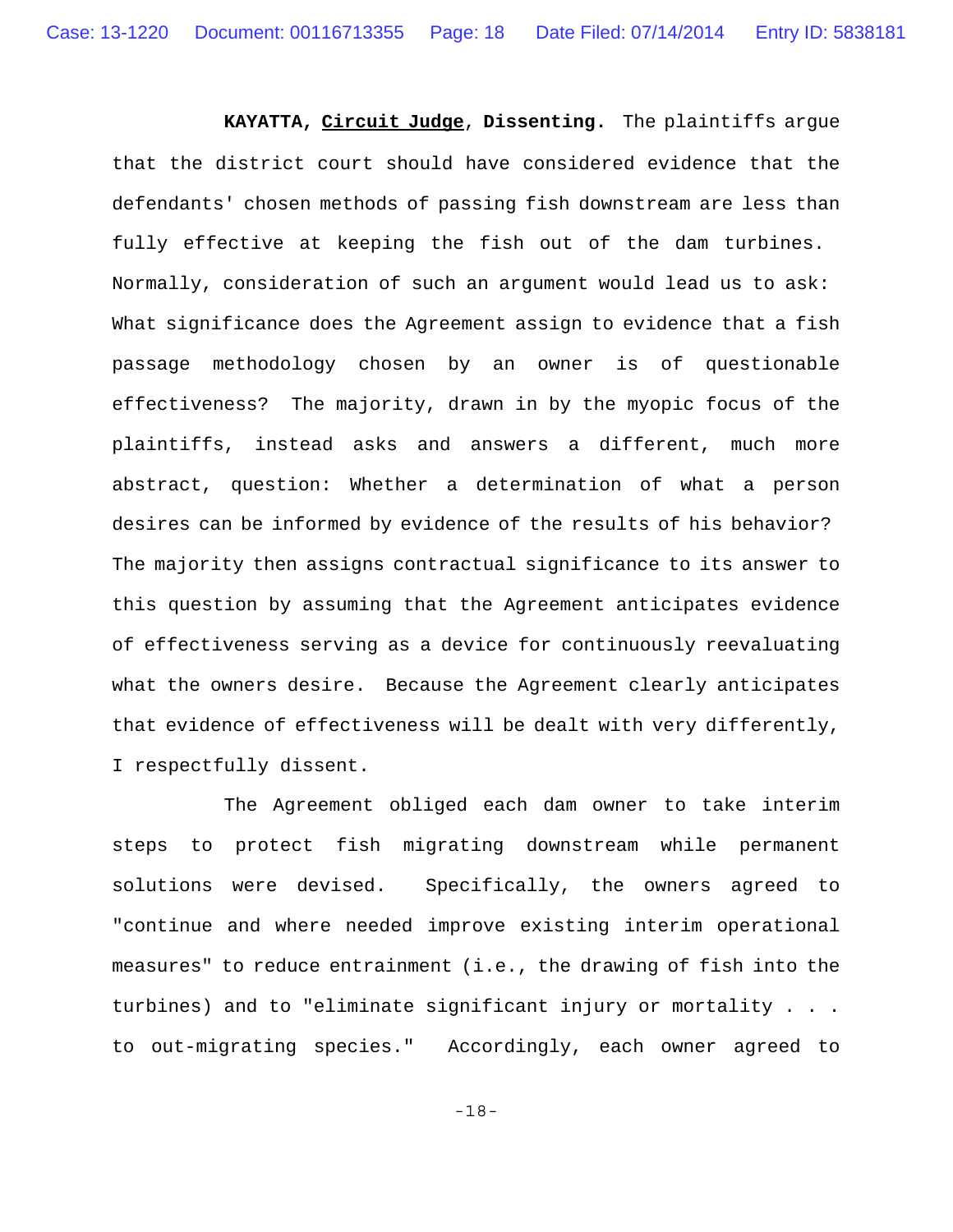"develop" a "plan for interim downstream passage facilities and/or operational measures to minimize impacts on downstream migrating fish."5 The Agreement gave great power to the signatory agencies when it came to the design of the owners' plans: the owners had to consult with the agencies in preparing their plans, which were subject to agency approval "with evaluation based on qualitative observations." Moreover, if the interim plan involved changes to the project facilities,<sup>6</sup> rather than just operational changes, the design of any "fish passage . . . facility" had to be approved by the signatory agencies before being filed with the Federal Energy Regulatory Commission ("FERC") or the Maine Department of Environmental Protection.

Importantly, if the plans involved diverting the fish around the turbines, the Agreement set no required level of effectiveness. It did, though, suggest that one hundred percent

<sup>5</sup> The available "existing interim operational measures" varied somewhat between projects; for all four of the projects at issue on appeal (the Weston, Lockwood, Shawmut, and Hydro-Kennebec Projects), they included "controlled spills" and "temporary turbine shutdowns"; for Shawmut, Weston, and Lockwood, they also included use of sluiceways. For the latter three projects, the Agreement specified "that fish passage by means of sluiceways and/or controlled spills [is] the first and preferred approach to interim downstream fish passage." Hydro-Kennebec had no such term.

<sup>6</sup> The Agreement distinguishes between new "facilities" (evidently, whatever diverts the fish away from the turbines, including floating booms) and "new diversionary structures." The Agreement assured Lockwood, Shawmut, and Weston that its terms did not require "[c]onstruction of new diversionary structures to achieve success," but Hydro-Kennebec received no such assurance.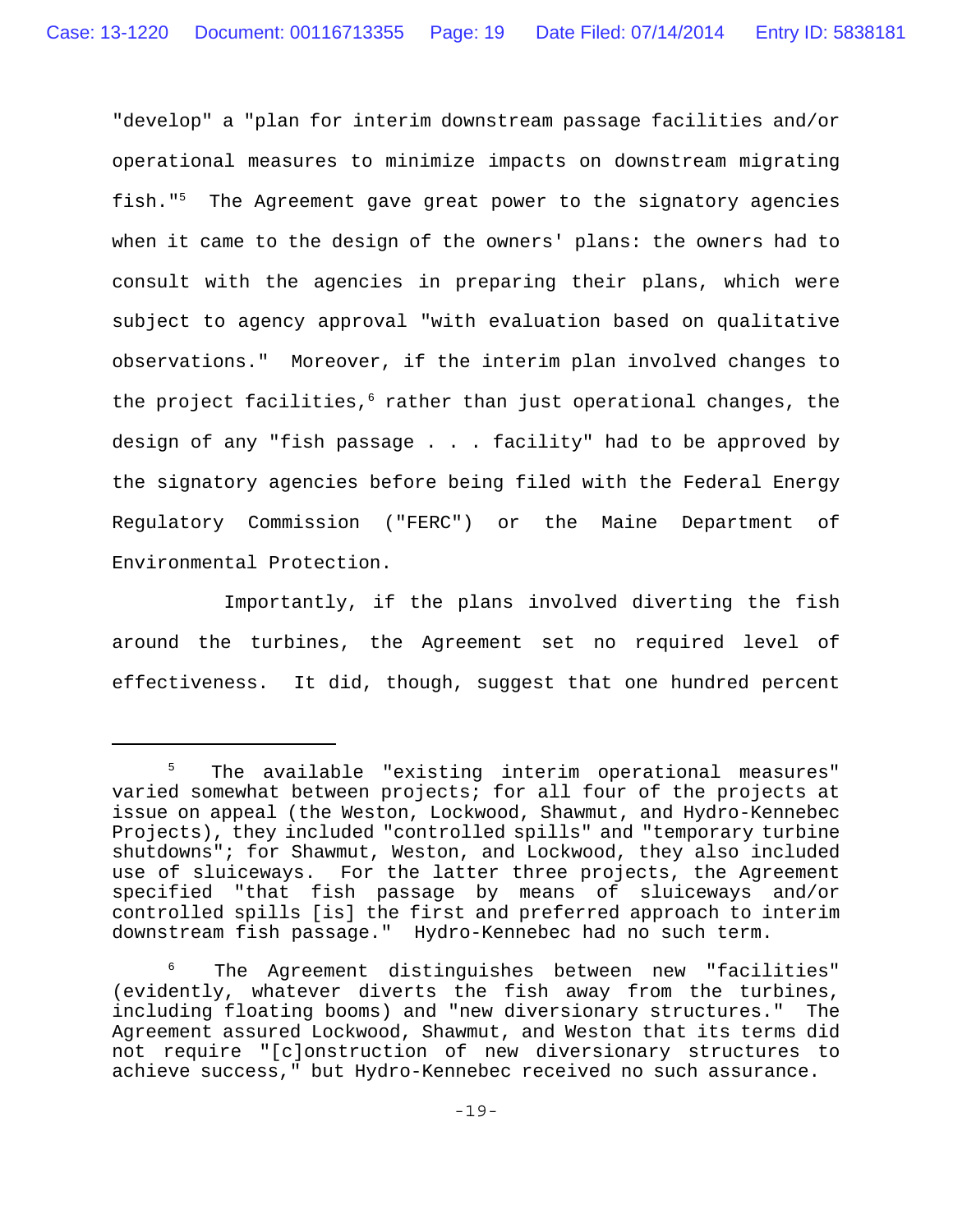diversion efficiency was not required: the Agreement's stated aim was to "diminish" entrainment, eliminate "significant" injury or mortality, and "minimize" impacts, "with evaluation based on qualitative observations." $^7$  This is not to say that the Agreement was indifferent to the effectiveness of whatever diversion methodologies the owners might develop. Any "newly constructed interim and permanent downstream fish passage facilit[y]" was subject to effectiveness tests based on "targeted passage efficiency goals." Agrmt. § III(F). If the new facilities fell short of those goals, the owners had to undertake good faith mitigation efforts at the behest of the agencies; if even these failed, the agencies could seek continued funding from the owners for alternative programs, including possibly trucking the fish around the dam.

The Agreement did not actually preclude an owner from proposing a plan that relied on achieving downstream passage by running the fish downriver through the turbines. But if an owner chose that option (after adult fish were inhabiting the impoundment

<sup>7</sup> Indeed, the 1998 amendment to Weston's water quality certification reads: "Interim Downstream Fish Passage[:] The applicant shall continue and where needed improve existing interim operational measures to diminish entrainment, allow downstream passage, and eliminate significant injury or mortality to out-migrating anadromous fish, in accordance with the terms of the [Agreement]."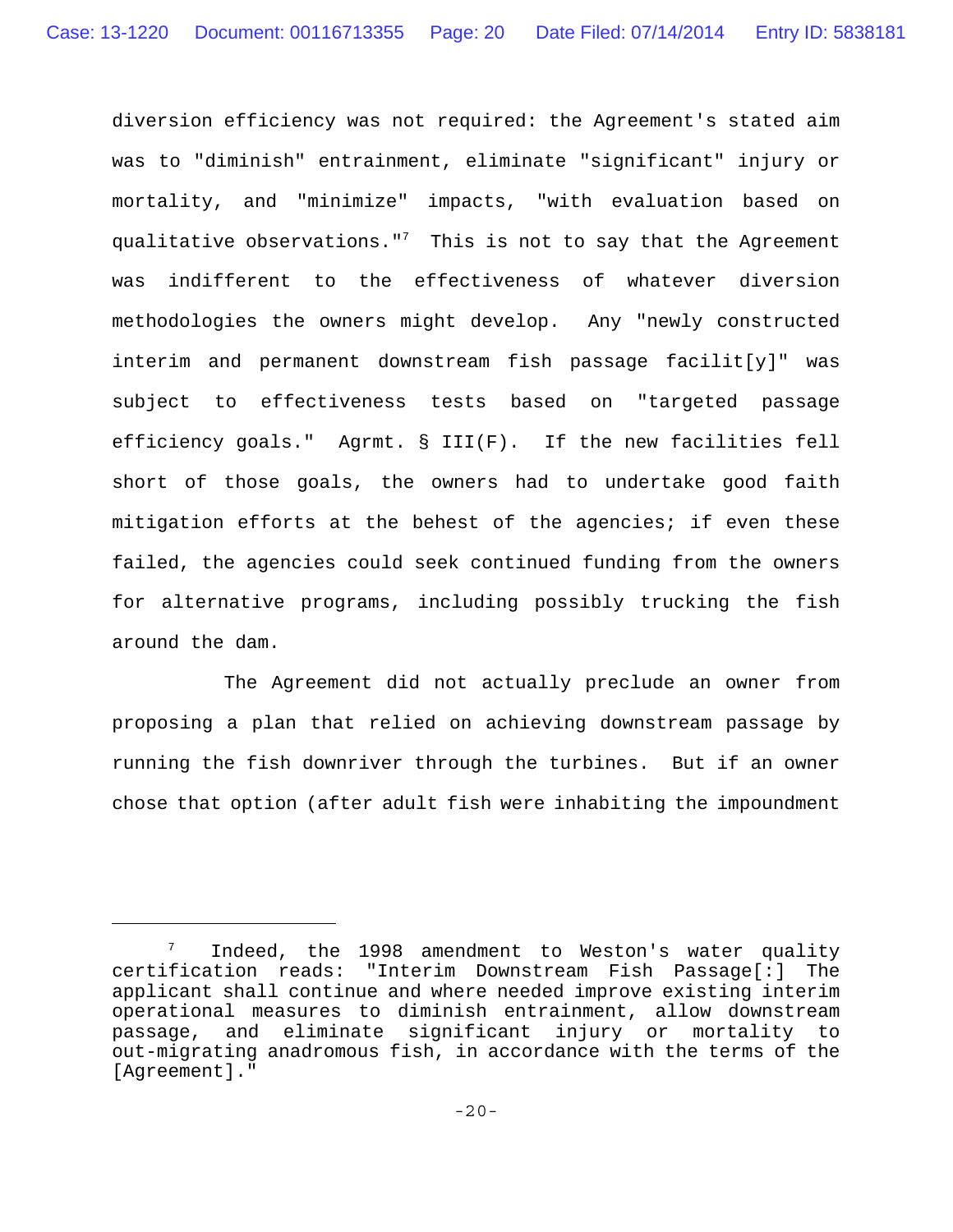above the dam), the owner first had to do quantitative fish-safety studies.<sup>8</sup>

The fork in the road thus established was clear: a facility owner had to have a plan for downstream passage that could get approved; if the plan involved only operational modifications (the preferred approach for three of the dams), evaluation was based on qualitative observations; if it involved new facilities, effectiveness studies were necessary (though not until the facility was in place). But if the owner wanted to avoid the cost and effort entailed in a diversion methodology, and instead achieve fish passage to the agencies' satisfaction by running the adult fish through the turbines, it first had to do a quantitative study of whether turbine passage was safe.

There is no doubt about what the owners decided to do: they acceded to the agencies' preference and sought to achieve fish passage by use of existing and upgraded diversionary measures.

<sup>&</sup>lt;sup>8</sup> The defendants likely conceded in their answer to the complaint that adult salmon inhabit the impoundment above Hydro-Kennebec. The district court assumed that the habitation requirement was met for all dams, and I do likewise for present purposes.

The rules are different for juvenile fish. At Lockwood, Shawmut, and Weston, if passing juvenile salmon and shad downstream by the preferred methods (sluiceways or spills) is not "successful", then to the extent that the owners want to satisfy their obligations under the Agreement by choosing to send the fish through the turbines, site-specific qualitative survival studies are needed. (The requirement for site-specific qualitative studies at Hydro-Kennebec has no defined relationship to the "success[]" of other methods, as no preferred method is named.)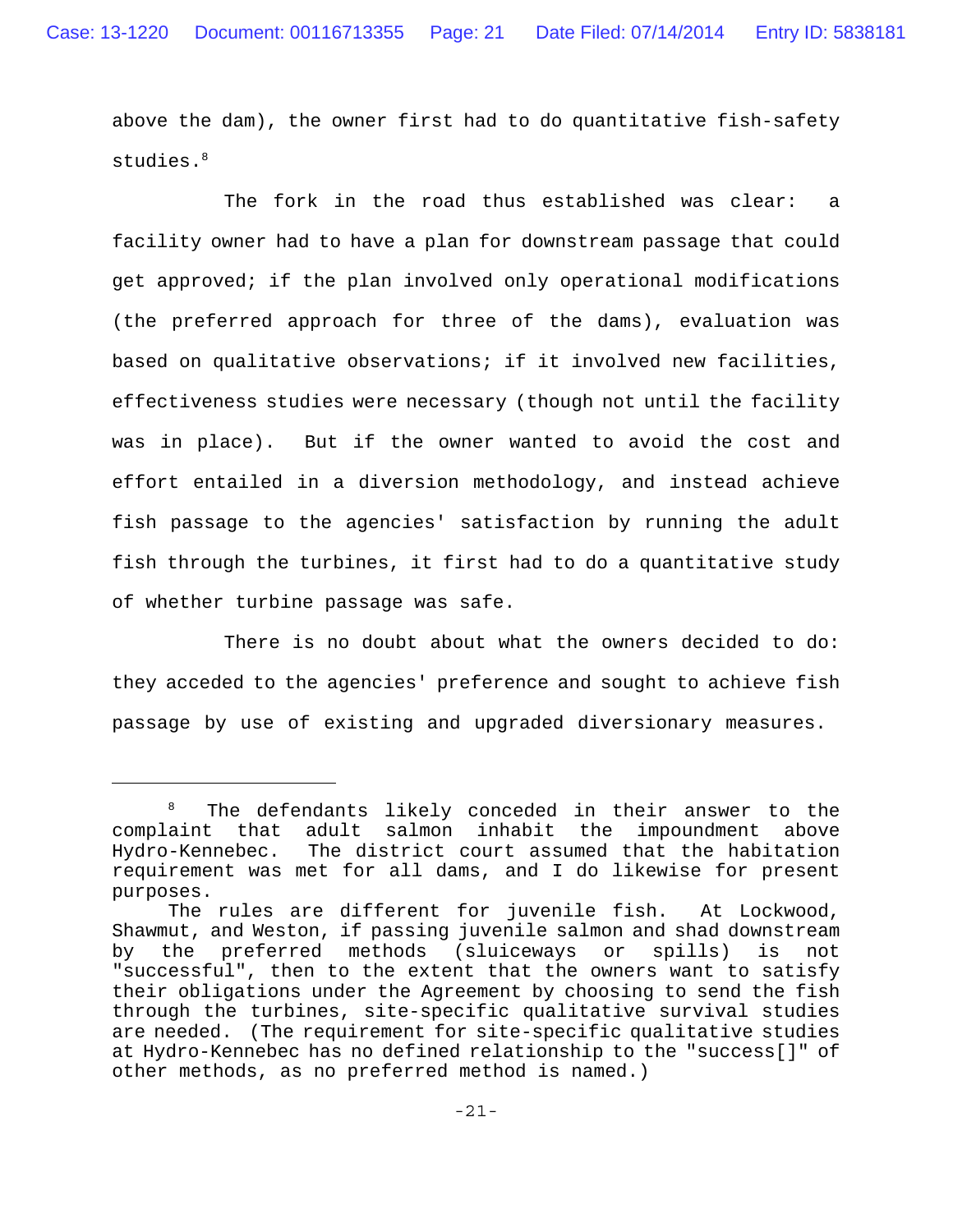Specifically, as called for by the Agreement, the owners worked with the agencies to develop and implement--sometimes at significant cost--operational modifications and diversionary measures. The central changes have hardly been wink-and-nods. As an example, here is a description of the plan submitted by Hydro Kennebec in 2006:

[T]he interim downstream fish passage facility consists of a 10-foot-deep, 160-foot-long angled fish guidance boom in the project forebay leading to a 4-foot-wide by 8-foot deep gated slot cut into an existing concrete wall located between the turbine intakes and the bascule gates adjacent to the spillway. The boom is suspended from the surface by [sic] series of floating barrels and is cabled to lead ballast on the bottom, with each end attached to an existing concrete wall. The slot contains a downward-opening steel slide gate that is capable of passing about four percent of the project turbine flows, or a maximum of about 300 [cubic feet per second]. The gate discharges into an existing plunge pool that drains into the project tailrace.

The Maine Department of Environmental Protection expressly determined that this plan "satisfactorily address[ed]" the requirement in Hydro-Kennebec's water quality certification (incorporated from the Agreement) that operational measures to ensure downstream fish passage be improved. The Department conditioned its approval, though, on Hydro-Kennebec's proposing and conducting an effectiveness study in 2007 and, consistent with the Agreement, "in the event that it is revealed that certain interim downstream measures are needed to avoid significant downstream turbine injury and/or mortality . . . consult[ing] with the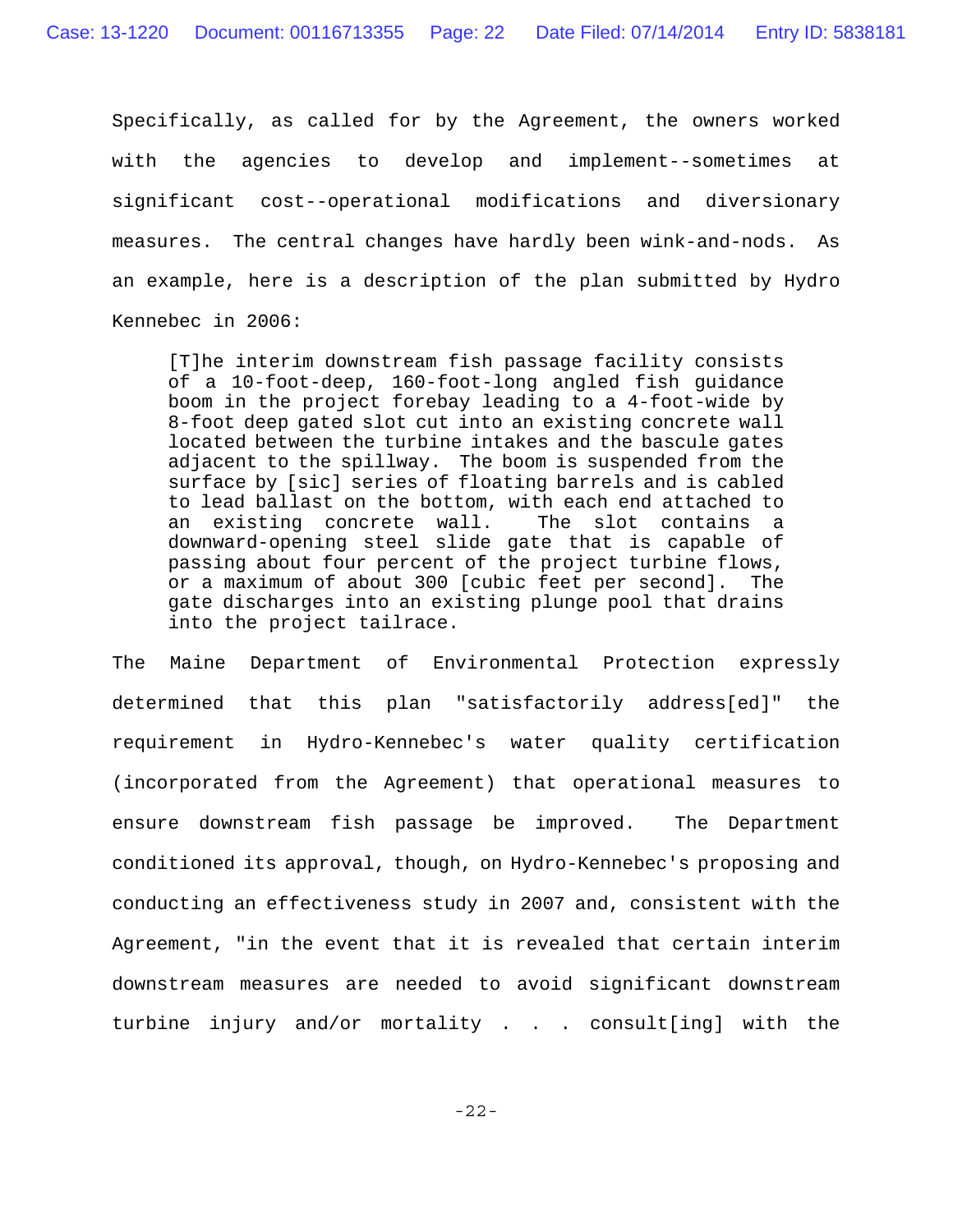resource agencies and agree[ing] to undertake cost-effective measures designed to minimize mortality at the site."

With their proposed operational and diversion plans approved, no owner ever chose to assume the obligation to justify the essentially "do-nothing" plan of relying on turbine pass-through as its fish passage methodology.<sup>9</sup> And since no owner sought approval of any plan relying on successful turbine pass-through to allow adult salmon or shad to travel downstream, none were required to do a pre-approval quantitative mortality study.

The agencies, it seems, have subsequently monitored performance, in some instances securing substantial modifications. For example, after the Hydro-Kennebec's interim fish bypass was built in 2006, the plunge pool was deepened on agency request. And of the three dams for which the Agreement specified that operational modifications were the preferred method of achieving downstream passage, two have now installed fish-diversion booms.

It is fair to say that one cannot reasonably read the Agreement and the record and find that the owners, upon first presenting their plans to achieve downstream passage by

<sup>&</sup>lt;sup>9</sup> Evidently, "[a]s part of the . . . Accord and prior to the listing of Atlantic Salmon [as endangered], turbine passage had previously been approved as a downstream passage route for juvenile fish, based on observation studies indicating no significant injury or mortality." We are concerned here, however, only with adult fish.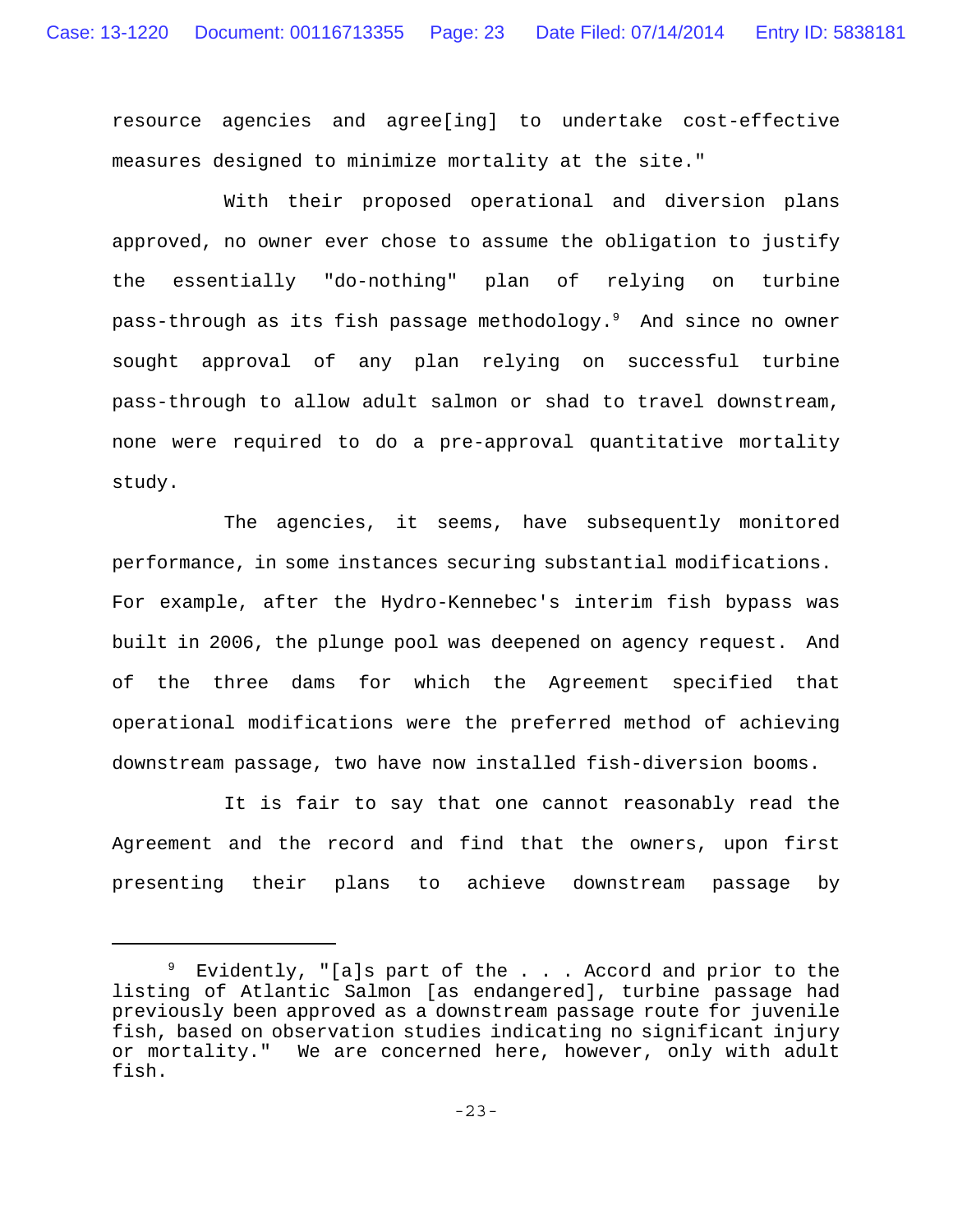diversionary measures, "desired" to achieve anything other than what they were obviously proposing. In other words, it is clear that no owner, in proposing its fish passage methodology for agency approval, sought to convince the agencies that simply running the fish through the turbine would do the trick. And as I read the majority's opinion, my colleagues do not actually dispute this conclusion. Rather, they bring their focus forward in time beyond the "vantage point of [the] fork in the road" when the owners first sought approval for their plans. The majority reasons that if it turned out, down the road so to speak, that an approved fish passage methodology was not effective (to what extent, we are not told), and the owner continued using that methodology, then a fact finder could infer that the owner at that point began to desire to achieve fish passage by turbine pass-through.

The flaw in this reasoning is that it ignores how the Agreement addresses assessments of the effectiveness of the fish passage plans that were initially proposed at the fork in the road. Cf., e.g., Twombly v. AIG Life Ins. Co., 199 F.3d 20, 23 (1st Cir. 1999) (under Maine law, noting that courts must examine the whole instrument--there, an insurance contract--to ascertain the intent of the parties and to eliminate possible ambiguity). As noted above, all of the plans were evaluated at least qualitatively as part of the negotiations with the agencies--and their progress was reported through annual reports, with plans set to be reassessed at

-24-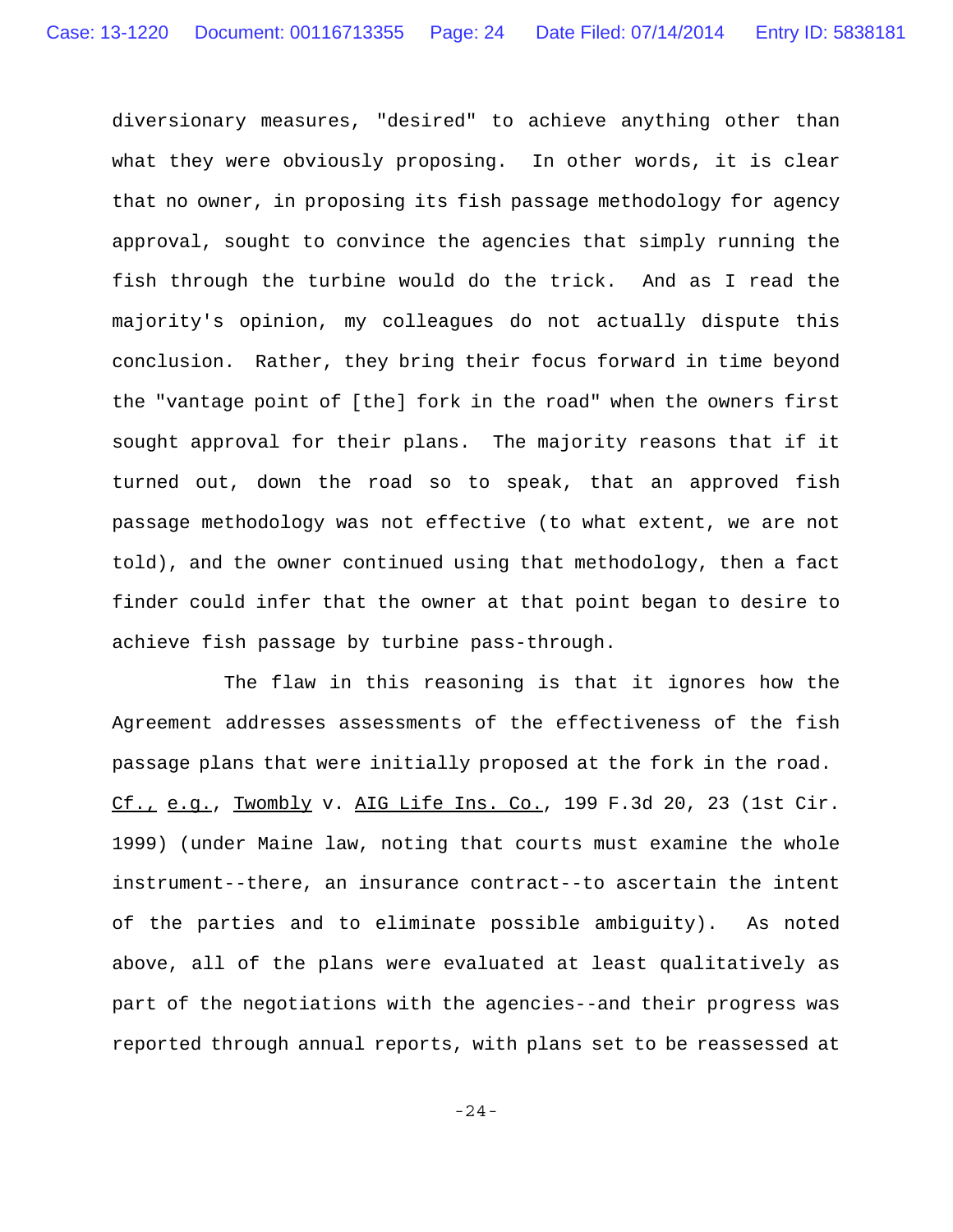least by this year. Plus, any "newly constructed interim . . . downstream fish passage facilities" are, once operational, subject to effectiveness tests based on "targeted passage efficiency goals." Agrmt. § III(F). Section III(F) further provides:

In the event that effectiveness studies show that passage at individual projects is less than the targeted passage efficiency goals, [the] dam owners will make a good faith effort to achieve these goals through modification of facilities and/or operations, following consultation with the resource agencies. In the event that studies show that, subsequent to said modifications, passage at individual projects continues to be less than the targeted efficiency goals, resource agencies may seek continued funding for trap and truck or other programs, or other mitigation from [the] dam owners. Any disputes will be handled through the FERC process.

This language makes clear that: (1) no changes to new facilities need be made by the owner unless "targeted passage efficiency goals" are missed; (2) if goals are missed, then the next step is not to deem that the owners "desire" the goals to be missed, but rather to require the owners to make good faith modification efforts, in consultation with the agencies; (3) if the modifications fall short in the judgment of the agencies, then the resource agencies "may seek continued funding for trap and truck or other programs . . . ."; and (4) any disputes will be resolved through the FERC process. In short, the Agreement creates a process of what seems to be near-constant interaction and negotiation between the dam owners and the signatory agencies.

-25-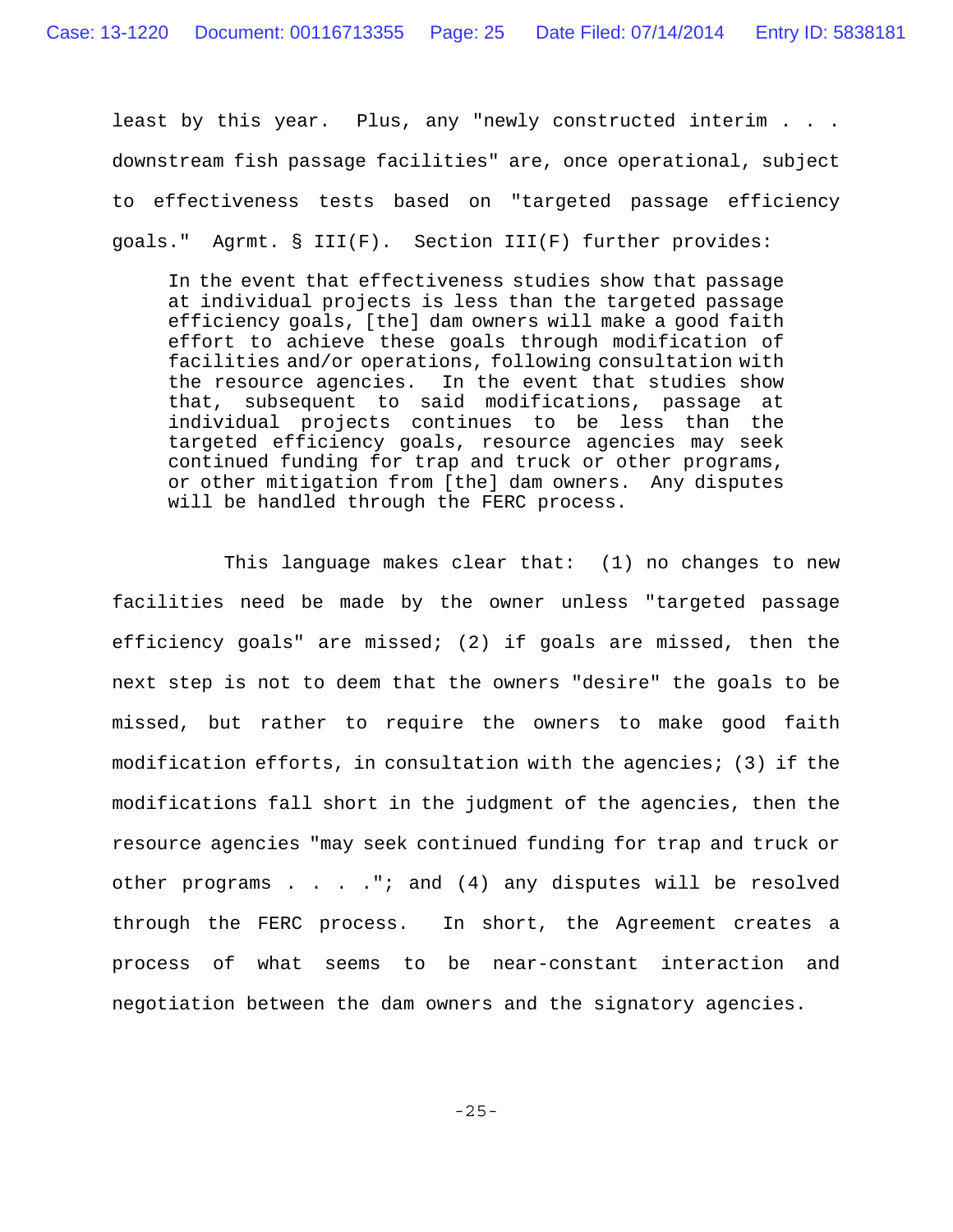But, says the majority, suppose some fish get through the booms? Could not the court then rule that, notwithstanding the owner's conceded desire at the time it opted to rely on diversionary methods to secure agency approval for its plan to pass fish downstream, the owner later developed a desire to use turbine passage? By this logic, if the diversionary method chosen is discovered to be anything less than one hundred percent effective, the owner might be found to have developed a "desire" that some fish go through the turbine. This blindered reading, however, ignores and undercuts section III(F) as applied to interim facilities for downstream fish migration. Read in context, the language upon which the majority hinges its analysis is plainly meant to set the terms of owner-agency negotiation by requiring the owners to conduct safety studies before proposing the turbines as their chosen method of moving the fish downstream--not to serve as a pretext for revisiting and re-labeling the owner's choice based on its effectiveness. Simply put, given the existence of section III(F), it makes no sense to claim that the parties buried in section IV an unstated, standardless procedure for using evidence of effectiveness in an entirely different manner that trumps the actual procedures upon which the parties expressly settled. Cf. Fishman v. LaSalle Nat. Bank, 247 F.3d 300, 302-03 (1st Cir. 2001) (in construing an unclearly drafted commercial note, explaining that "[i]t is centrally important" that the prevailing

-26-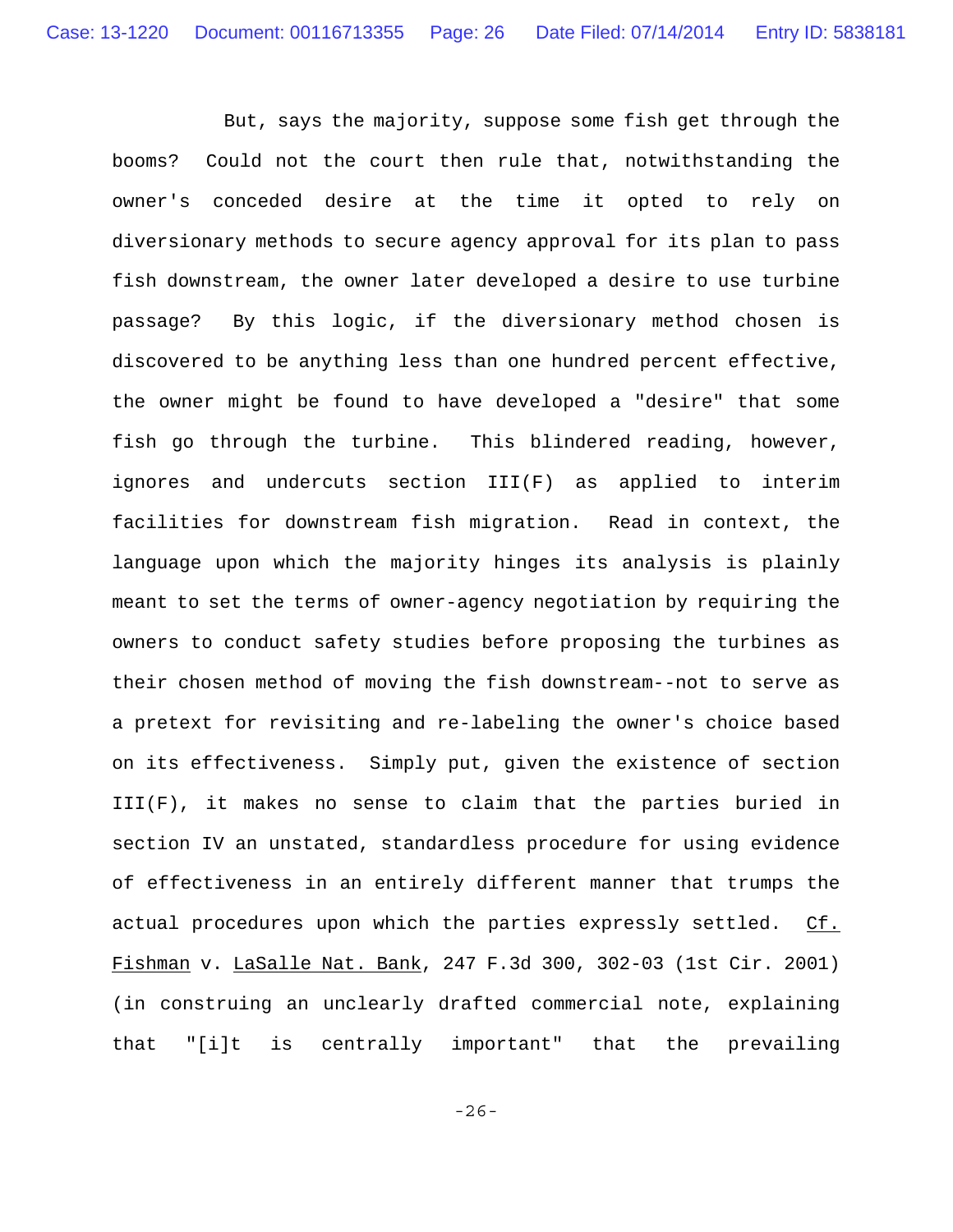interpretation "make[] sense--that is, [carry] out what one might imagine to be a plausible objective of parties so situated. . . . Common sense is as much a part of contract interpretation as is the dictionary or the arsenal of canons.")

Sensing this problem, the majority posits the possibility that an owner's diversion facility might turn out to be ninety-nine percent ineffective (presumably on a sustained basis, even when maintained in accordance with the plan and approval). Plaintiffs of course point to no evidence in the record to show that such is actually the case. Even if it were so, though, the Agreement would leave it to the agencies to decide whether to have the owner revise its method, go to a trap-and-truck program, or do something else. Of course, if at any point the owner falls back on proposing that it can satisfy its obligation to "diminish entrainment . . . and eliminate significant injury or mortality . . . to out-migrating" fish by sending them through the turbines, then quantitative safety studies would have to accompany that proposal. But that would be because, within the context of plan negotiations with the agencies (i.e., the context in which the term "desire" is used), the defendants actually "desired"--that is, proposed, chose, or requested--to rely on turbine passage to satisfy their fish protection obligations.

I do concede that the majority is not deciding now whether there is enough evidence to create an issue of material

-27-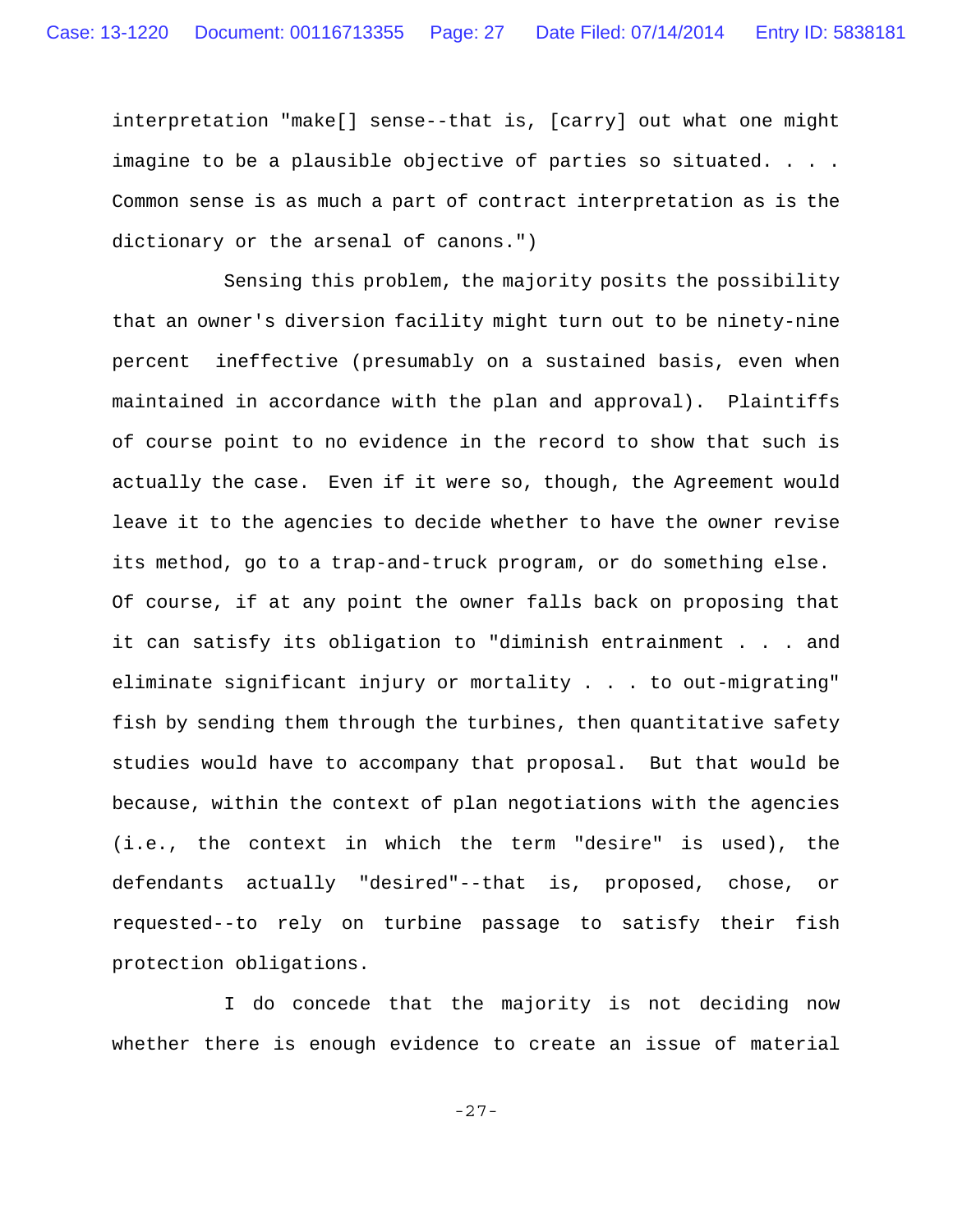fact; it only says that the district court need "consider" the evidence of effectiveness. But even this modest requirement must mean that the majority believes that some amount of evidence of ineffectiveness could affect the outcome of the case. See Fed. R. Evid. 401(b); Fed. R. Civ. P. 56(a) (requiring disputes of "material" fact). The able district court judge will quite rightly ask: effectiveness by what measure, given that there is no objective standard set out in the Agreement? And toward exactly what end, in light of section III(F) and the Agreement's overall commitment to resolving fish-safety concerns through ongoing agency-owner negotiations? Suppose, for example, the targeted passage efficiency goals are met, but a nontrivial number of fish still evade diversion: can the owners be deemed to desire to use turbine passage? Suppose the goals are not met, but the resource agencies have not opted for mitigation such as a long-term shutdown pending more quantitative studies; $10$  should the district court overrule the agencies' efforts under section III(F), and by what standard of review? The majority offers no guidance on these questions, all of which are reasonably raised by the new version of the Agreement forged by what the majority reads into the word "desire." Instead, the majority casts the case adrift without a paddle, further extending the litigation over fish passage

<sup>10</sup> Short-term turbine shutdowns are (contrary to the suggestion of defendants) specifically anticipated in the Agreement as available interim operational measures.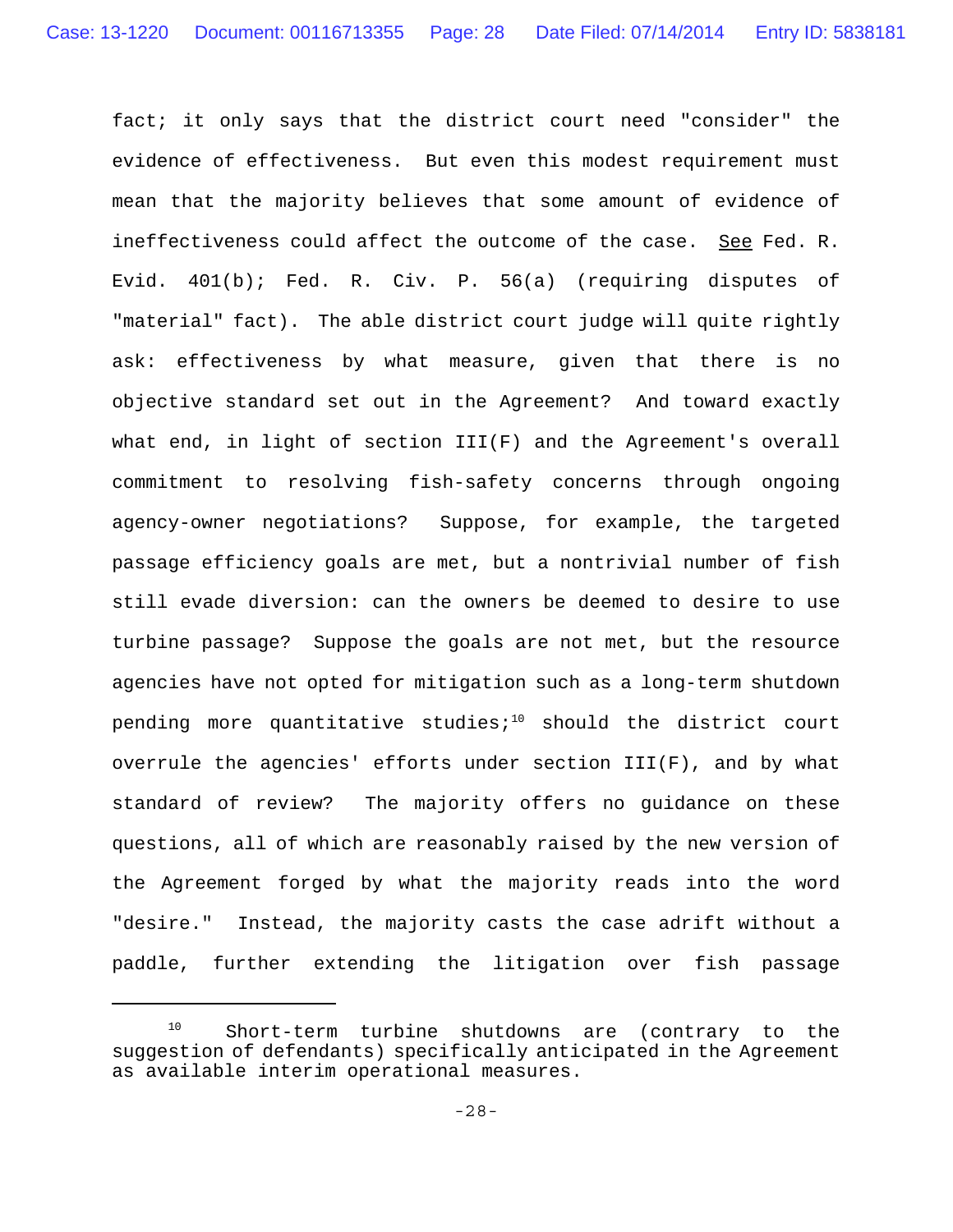methodologies that the parties to the Agreement thought they had managed to avoid.

By holding that the District Court must "consider" effectiveness in order to gauge ongoing "desire" in some abstract sense, the majority also allows the plaintiffs to do indirectly what they cannot do directly. I do not dispute that the plaintiffs could sue under the Clean Water Act for a breach of a term of the Agreement as incorporated into a water quality certification. Thus, if the provisions of Section III.F were being breached, citizens could sue. Citizen suit or otherwise, however, no court can rewrite the otherwise lawful manner in which the parties agreed to address modifying fish passage methodologies based on postimplementation evidence of effectiveness.

Imagine a plaintiff brings suit claiming that the owners are in violation of the Agreement because X% of the adult salmon are passing through the turbines. I would think it clear that no such claim could survive, because the Agreement plainly sets no objective measure against which to compare a facility's effectiveness, and gives the agencies discretion to approve the interim downstream passage plans. And those approvals stand unchallenged. Now consider the gist of what these plaintiffs say: "I want a court to find that, because X% of the salmon pass through the turbine, the owner must desire turbine pass-through as its method to achieve downstream passage, and therefore the agency

-29-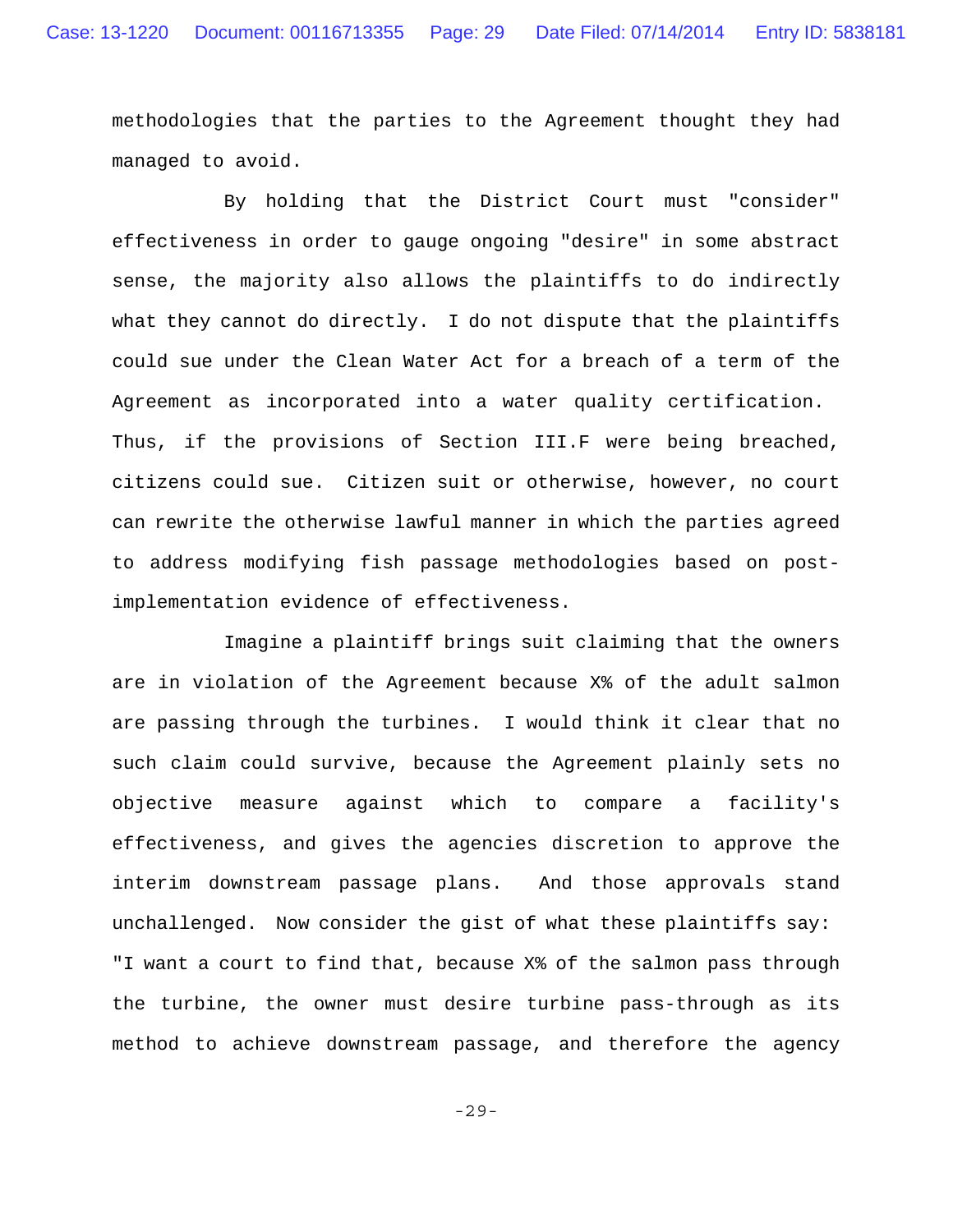should not have approved the diversionary plan without first seeing quantitative fish safety studies." This is nothing more than a re-packaged version of the presumably defective hypothetical claim discussed above. By deeming evidence of effectiveness "relevant," the majority allows the plaintiffs to act as though the term "desire" both established a de facto tipping point (albeit one to be guessed at under the totality of the circumstances) and set the remedy for failing to attain it (when in fact section III(F) serves that function, at least for new facilities). Absent some actual effort by the defendants to propose or rely on turbine passage as a way to satisfy their fish-protection obligations, however, failure to do a quantitative effectiveness study neither violates the Agreement nor generates a cause of action for the plaintiffs.

For the foregoing reasons, any determination of how the owners desire to achieve fish passage under the Agreement must be based on the nature of the plans that they proposed and developed with the agencies. Any judgment about the adequacy and effectiveness of those plans was one to be made by the agencies in approving and monitoring those plans, not by the district court peeking over the agencies' shoulders. And any disputes concerning what measures the agencies required to improve effectiveness were to be handled through the FERC dispute resolution process.

In rejecting this reasoning, the majority opinion regrettably upends this 16-year-old Agreement, ironically by

-30-